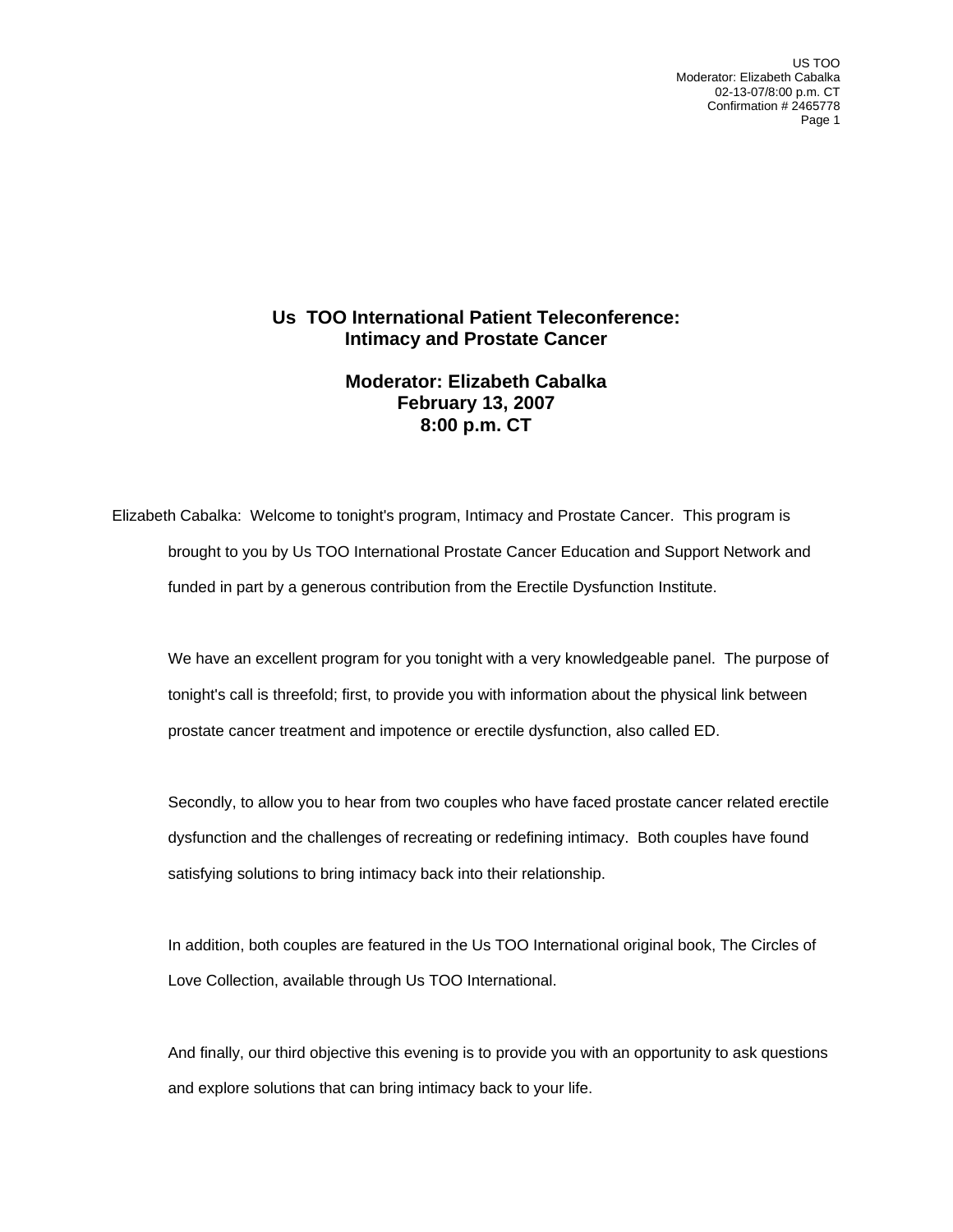My name is Elizabeth Cabalka. I'm a member of the Us TOO Companions and Family Advisory Panel as well as a consultant and author. As I said, we have an excellent panel participating in tonight's call.

 Our first panelist is Dr. Arnold Bullock. In 2005, Dr. Bullock was recognized in the publication, Best Doctors in America. He specializes in treatment of prostate, bladder, and kidney cancer, which includes -- impotence issues and solutions. He's also an Associate Professor of Surgery in the division of urologic surgery at Washington University School of Medicine, St. Louis, Missouri.

Thank you so much for being on tonight's call, Dr. Bullock and welcome to the program.

- Dr. Arnold Bullock: Thank you; it's my pleasure to have this opportunity to talk on a topic which I think goes unrecognized and unaddressed far too often.
- Elizabeth Cabalka: Well, we appreciate your time. We're thrilled to also have Jerry and Jo Ann Hardy on tonight's program. Jo Ann serves as the only female member of Us TOO International Board of Directors and is Secretary of the Us TOO International Executive Committee. In addition, she is a member of the Us TOO International Companions and Family Advisory Panel. Jerry and Jo Ann are active participants in an Us TOO support group chapter near Detroit, Michigan.

Welcome Jerry and Jo Ann, it's wonderful to have you on the call.

Jerry Hardy: Hello everybody and we're happy to participate.

Elizabeth Cabalka: Finally, we're very pleased to have Jim and Maureen (otherwise known as "Mo") Kiefert joining us on tonight's call. Jim is Chairman of the Us TOO International Board of Directors and Mo is a member of the Us TOO Companions and Family Advisory Panel.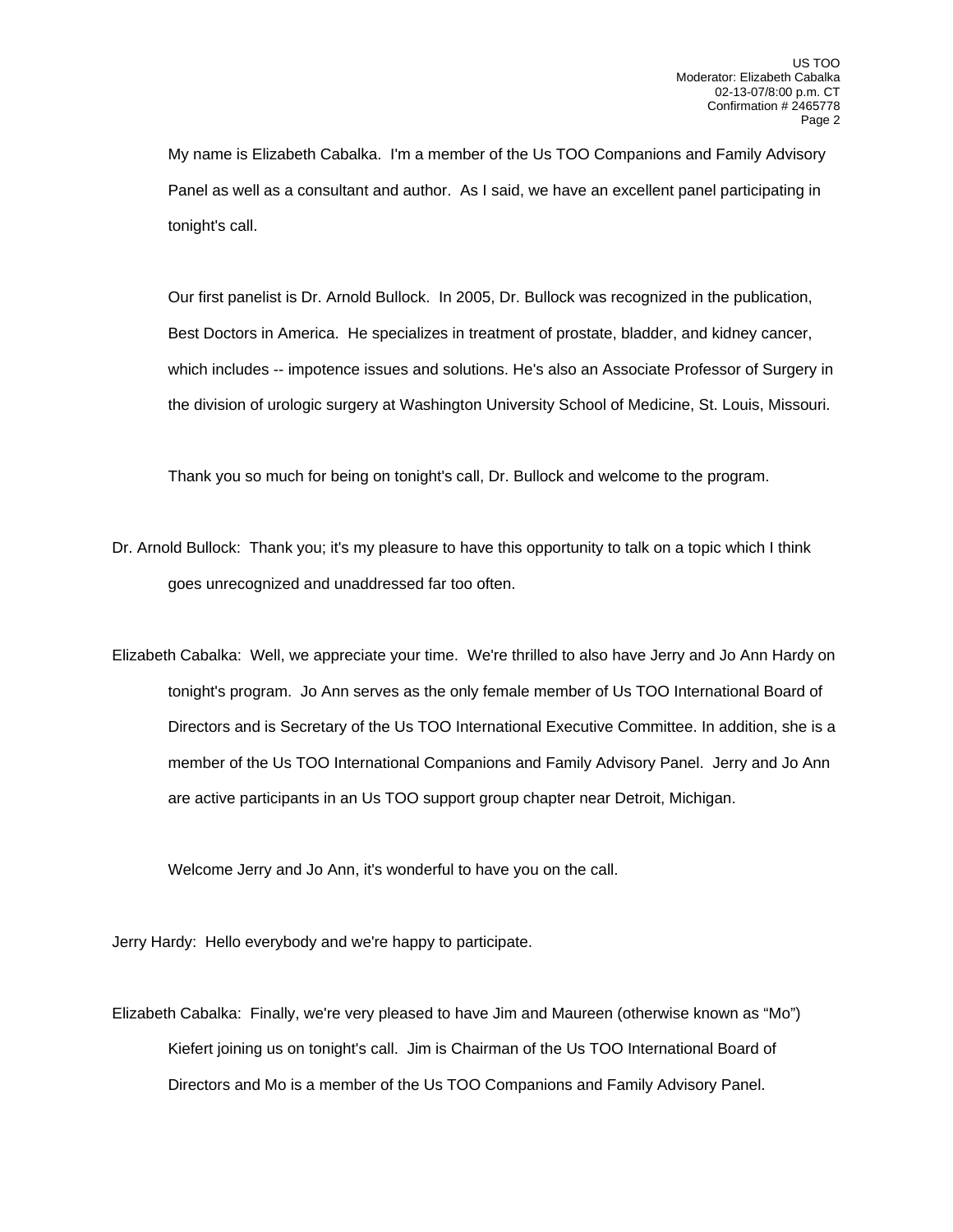Both Jim and Mo are active members of an Us TOO/American Cancer Society Man-to-Man support group chapter in Olympia, Washington. Thank you for joining us tonight, Jim and Mo. It's so good to have you on the call.

Jim Kiefert: Thanks, it's an honor and a privilege to be here.

Elizabeth Cabalka: Tonight's panel presentation will last approximately 30 to 40 minutes, followed by a 15 to 20-minute question and answer session. If you, our listening audience, if you would like to submit a question for our panel, please press star one on your touch-tone keypad at any time during the call.

\*\*\*

 As I mentioned earlier, we have a terrific panel this evening. Our first guest is Dr. Bullock. We appreciate your presence on this call. Thank you so much for sharing your knowledge on the topic of prostate cancer and related erectile dysfunction, and perhaps, most important to our listeners, the many solutions available today.

 Dr. Bullock, let's start with the basics. What is the link between prostate cancer treatment and erectile dysfunction?

Dr. Arnold Bullock: Prostate cancer is a very common condition, as most listeners on this program know, but unfortunately, many of the treatments of prostate cancer result in erectile dysfunction. Prostate cancer, in and of itself, should not cause erectile dysfunction, but all of the treatments have a significant risk of causing erectile dysfunction.

Elizabeth Cabalka: Could you talk a little more about the physical function and the treatment process?

Dr. Arnold Bullock: Yes. So first of all, I think that what I'd like to start off with is just defining some important terms -- to make sure we're all talking about the same topic. One of the problems with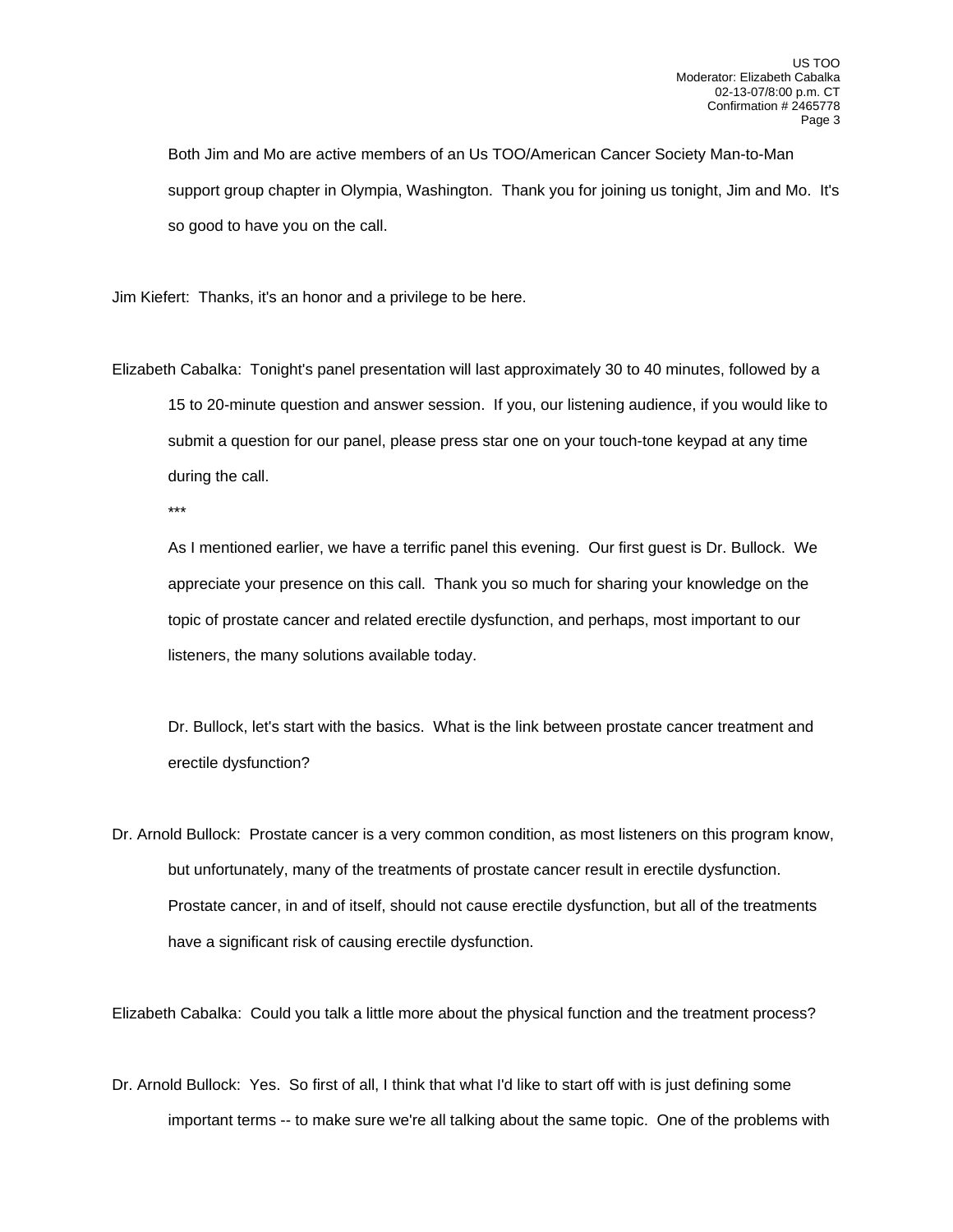erectile dysfunction is that most patients will not bring up erectile dysfunction to their healthcare provider.

 Unfortunately, even patients with a history of prostate cancer and prostate cancer treatment, most healthcare providers won't introduce the subject of erectile dysfunction. It's just one of those subjects that both parties should understand there's a significant risk for the patient to have ED, and due to each side being uncomfortable, they just don't bring it up.

 They just don't talk about it. And so, in order to be treated, you have to make sure that you and your healthcare provider are talking about the same problem. Erectile dysfunction is just one of many male sexual disorders, so some of the men will come in and say that they have erectile dysfunction and really what they have is failure or inability to ejaculate.

 After radical prostatectomy, they're making an ejaculate. The prostate is an accessory sex gland that makes the majority of the males ejaculate and that man may have good erections, but just because he's not ejaculating, he says he has ED. So, to clarify, ED, erectile dysfunction, is the inability to achieve an erection that's satisfactory for sexual activity.

 But all of the treatment options for prostate cancer have similar threats. What are the treatment options? For instance, a radical prostatectomy. In the best of hands, Dr. Patrick Walsh , who invented the operation who is at Johns Hopkins, reported that he had around a 70 percent chance of men regaining erectile function.

 So that means at least 30 percent of men don't regain erectile function after a radical prostatectomy, and again, that's in the best of hands. I would say that around the country, most practicing urologists, at best, have a 50 percent return of erectile function after a radical prostatectomy.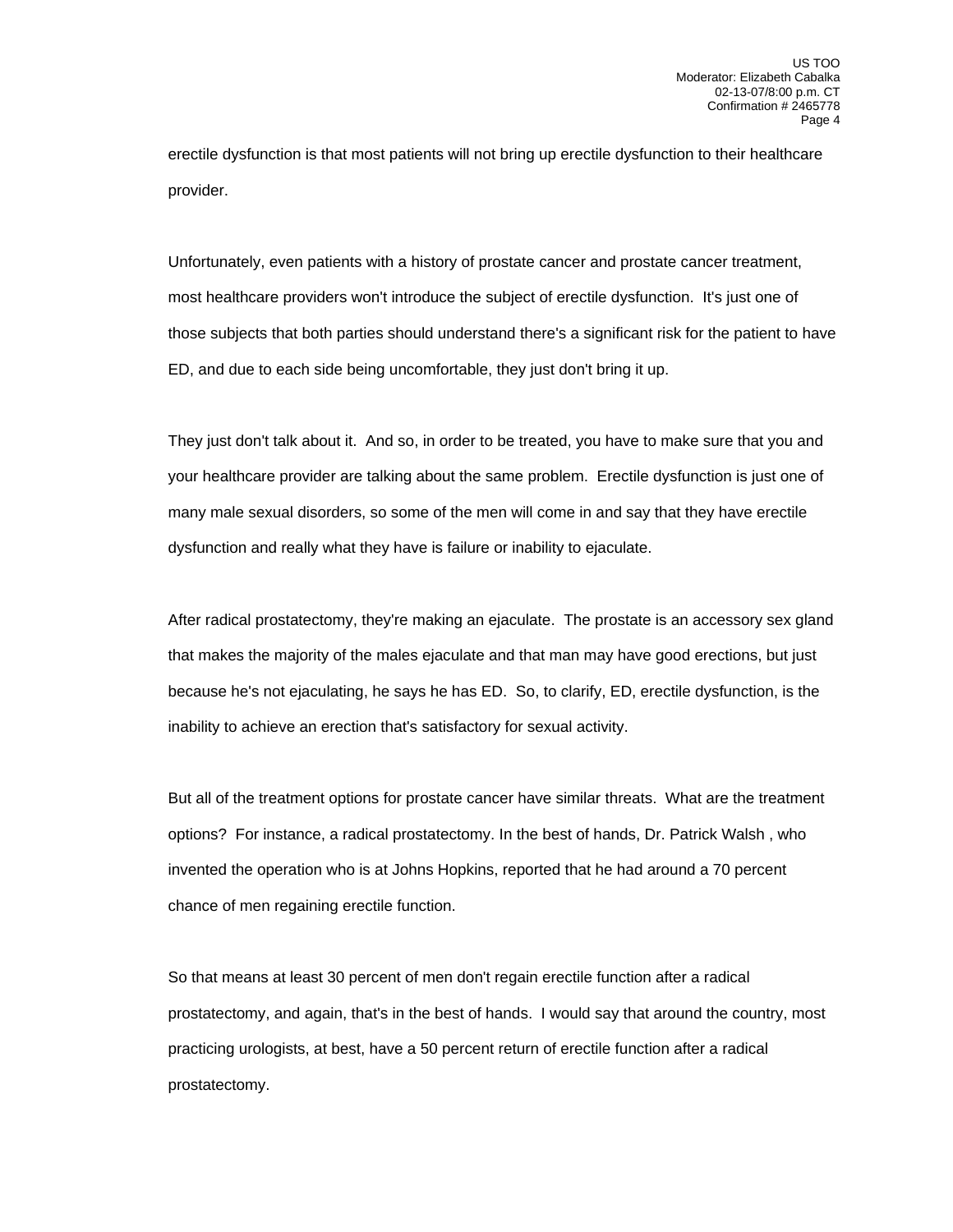And school is still out as to what the rate of regaining erectile functions from laparoscopic or robotic prostatectomy. It is still unclear what those rates are because there's still such a large learning curve around the country as urologists learn these new techniques.

 Another treatment option is radiation therapy. Half of all men who have radiation therapy for prostate cancer lose their erections within three years. So, even though it takes longer to occur, the risk of erectile dysfunction is actually considered higher with radiation therapy in the younger men than it is with the radical prostatectomy performed by a very experienced urologic surgeon.

 And hormone ablation, large numbers of men are still treated with hormone ablation for prostate cancer. These therapies include removal of the testicles, called bilateral orchiectomy, or receiving Lupron or Zoladex injections, or even getting a (Viader) implant in the arm.

 This treatment is very effective because it lowers a male's hormone level and the testosterone is necessary for the development of prostate in the first place when us males were in our mother's wombs.

 And by lowering the male hormone level, there is not the fuel to allow the prostate to grow, but also by lowering the male hormone level, seven out of 10 men lose their erectile function and lose their libido. So we know that it's not the prostate cancer that causes erectile dysfunction, it's the treatment of prostate cancer.

 But just in case there are any listeners on the line who haven't had treatment, certainly you still need to treat the prostate cancer because prostate cancer is the second leading cause of cancer death.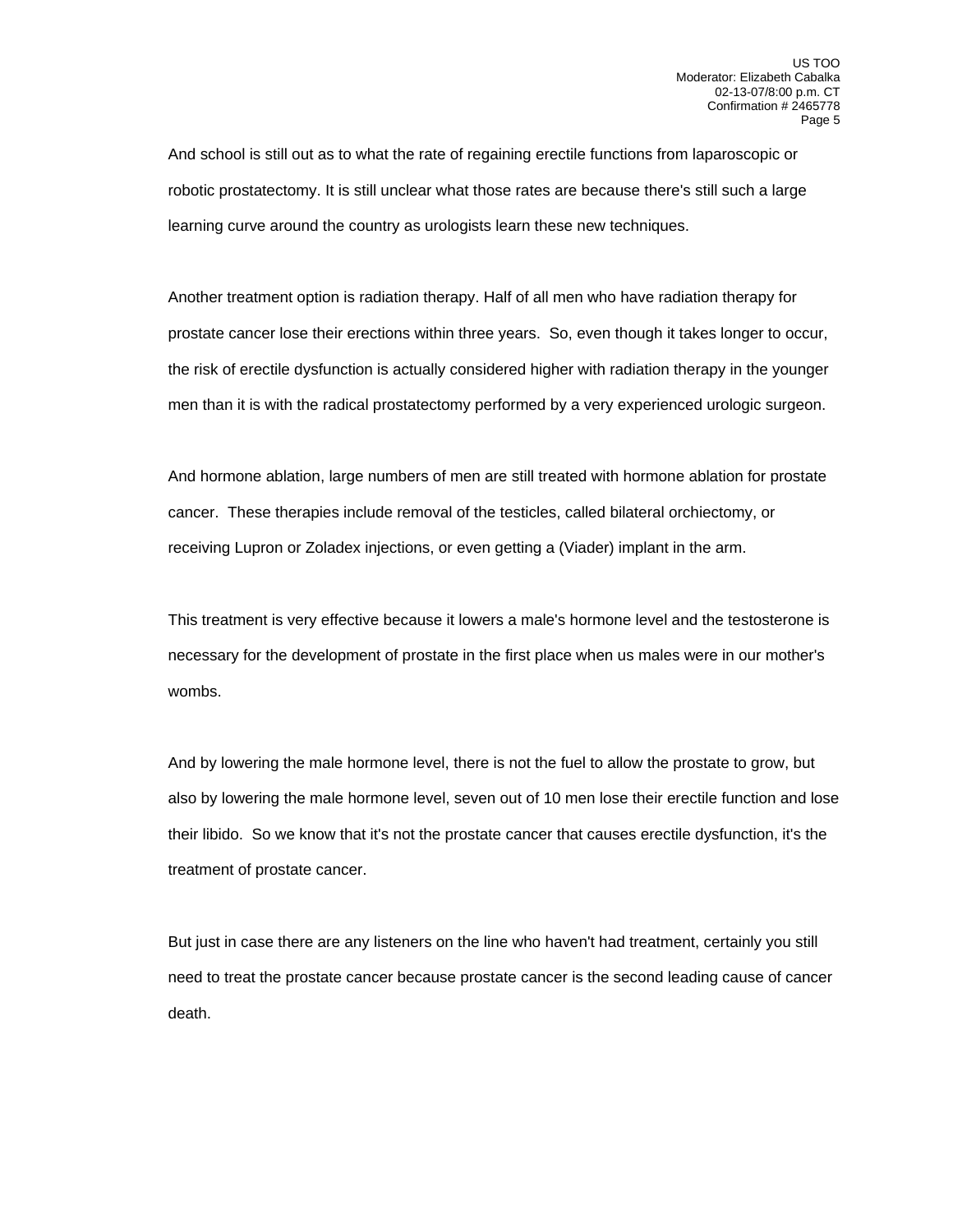So the person who says, oh, I don't want treatment because I don't want to lose my erections, well, you know, if you don't get treatment and you die from prostate cancer, well, you know, obviously you're not having erections if you're not living.

 So still you have to think of the most important problem first, which is managing the prostate cancer and dealing with the erectile dysfunction second. So fortunately, there are many, many different treatment options for erectile dysfunction. Many of the men after treatment who can still get some degree of penile fullness might respond to oral therapy.

 Studies have shown that drugs like Viagra or let me just say the PD5 inhibitors be it Viagra, Levitro, or Cyalis, all of the products that are available, have around a 40 to 50 percent response rate in those men with erectile dysfunction after radical prostatectomy.

 Many people think the response rates are similar after radiation therapy, so unless a person has a contraindication like the use of nitrates, nitrates are drugs typically used for severe heart disease and angina, and those drugs are contraindications to the use of Viagra type substances. But short of that contraindication, men with ED should try the oral medicines and there's really little risk or harm in these agents.

 A large number of the men, roughly 15 percent, so one in six, one in seven, will develop a headache. One in 10 will have some flushing or stuffy nose, so these side effects are very common, but they're mild and short-lived. I tell men they could have these side effects because I don't want them to think they have an ensuing heart attack or stroke.

 The real risk of heart attack, strokes or real complications from these drugs are very low, so most all should try these agents, again, unless they're taking a nitrate or some other indication - contraindication according to your doctor. Short of the oral medications, there are other options.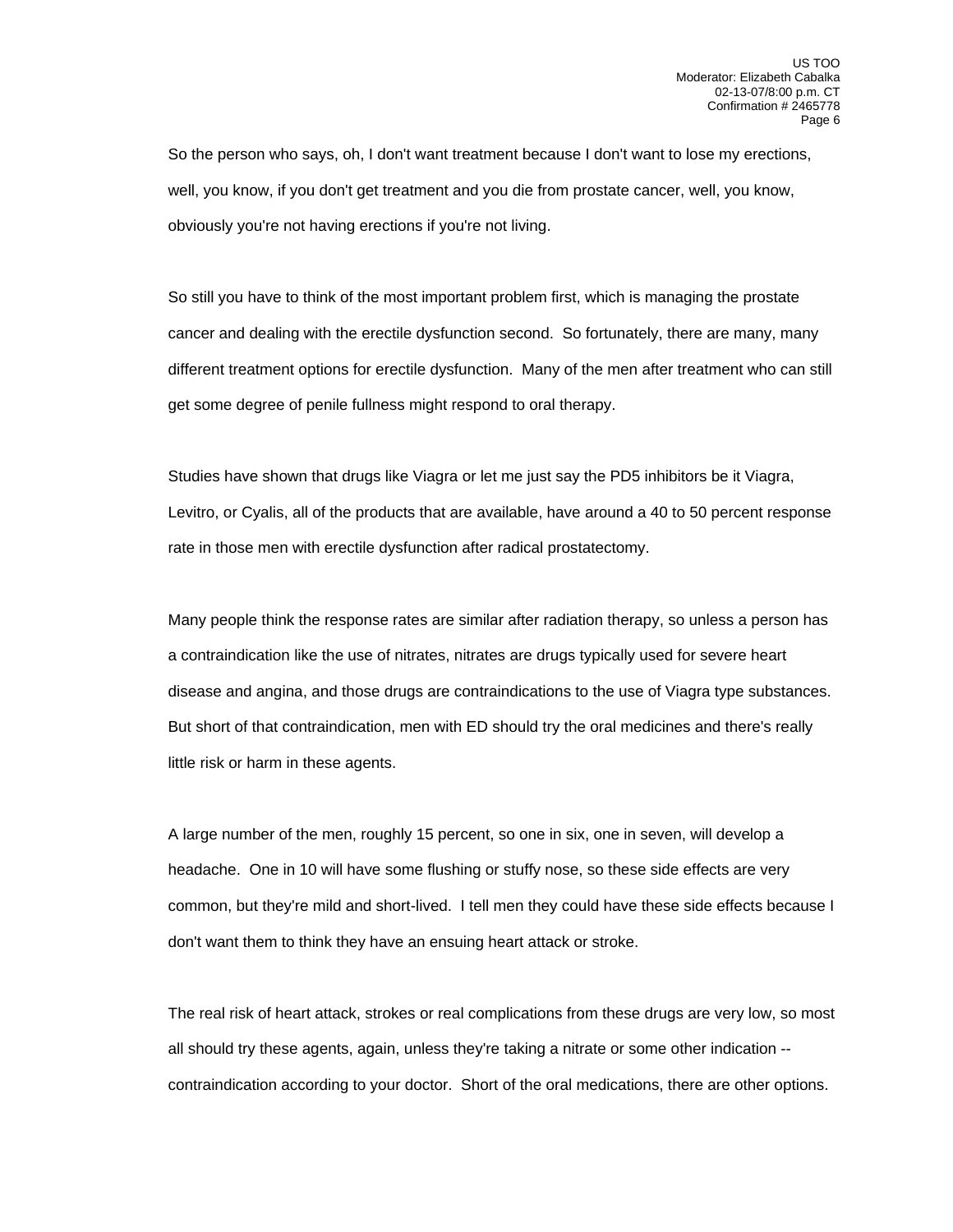There are options that include new suppositories, which is a little pellet that you can slide into your urethra. It's as simple as a man going to the bathroom and urinating. The urine acts as a lubricant. You introduce this pellet just a few (sonometers) into the head of the penis into the urethra, you push a button, release the pill.

 If you rub your penis for around 30 seconds to get the pill to dissolve and stand up, you might get an erection in around 10 to 15 minutes, definitely worth a try. There are many doses, but most men need the full maximum dose which is 1,000 micrograms. Then there is injection therapy.

 Injection therapy is a wonderful option for men who are already used to giving themselves injections such as diabetics. The needle is the same size as a syringe and needle used for injecting insulin. It goes into the base of the penis, into the corporal bodies, or the erectile bodies of the penis.

 Literally, after cleaning the skin with alcohol and injecting the medicine, five to 10 minutes later, that man could have a pretty rigid erection. This is especially effective in men who have had radical prostatectomies, because the radical prostatectomy disturbs the neurologic input, the nerve function to the penis, but the blood flow into the penis after prostatectomy is typically normal.

 So these men would respond to this injection therapy very well. And of course, there's a vacuum erection device. That's kind of mechanical. It's a little plastic cylinder that you put over the penis and it's hooked to a pump that creates a negative pressure like a vacuum and it literally sucks up the erection.

 The erection is maintained by sliding a ring at the base of the penis and as long as that ring stays on, the erection will be maintained. And it's safe to keep an erection for up to 30 minutes. Thirty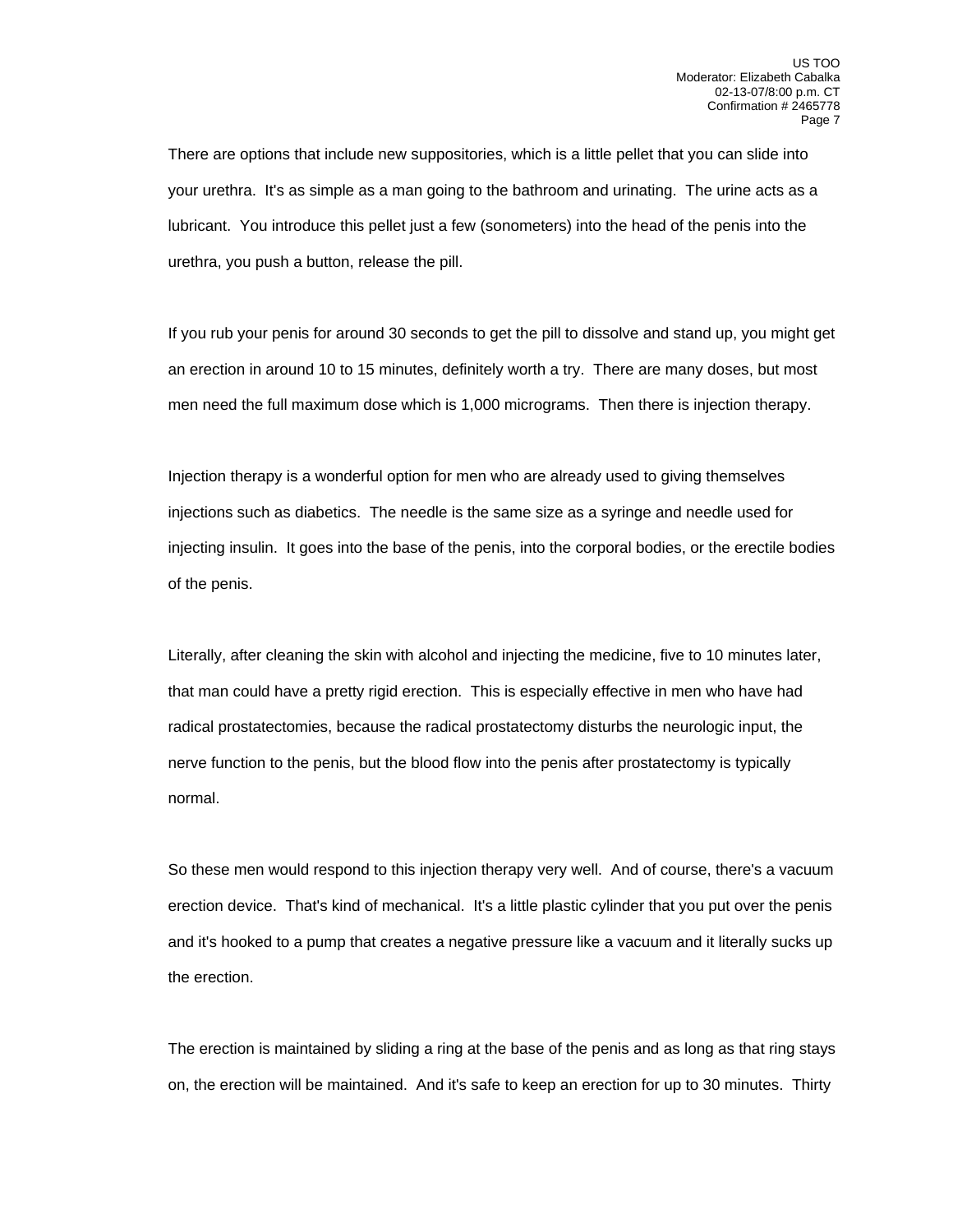minutes is considered a pretty long time if you think about the fact that most American couples have penile/vaginal intercourse that last somewhere between three and five minutes.

 So keeping that ring on for up to 30 minutes, that should be more than sufficient in terms of time. The problem is it's very mechanical and it's not very comfortable for the man. And then last but not least, are penile implants. Penile implants, penile prostheses are fairly simple surgical procedures to do.

 There are I would say roughly 100 neurologists around the country who do a lot of penile prostheses. The more prostheses that your urologist does, the better the success rate, and the lower your risk of having complications from this surgery. It's typically done as an outpatient or 23 hours.

 You stay overnight one night and you go home the next day. You really should not engage in intercourse for five or six weeks while you heal from surgery. The operation is typically done entirely through a one to one and a half inch incision that's on the front part of the scrotum. After a few weeks, the scrotum is already so (rugated) and, you know, hilly and bumpy that most people can't even see where the incision is and it's extremely effective.

 Penile prostheses have a life span of around 15 years. That's a very conservative number. Some will last well over 20 years, and when a prosthesis is in place, this man can stand up absolutely naked in the shower or like a swimming pool and there's no way that someone can tell that he has a prostheses in.

 There are many different types, but basically, most prostheses entail there being a little small pump in the scrotum that sits somewhere between the testicles and two cylinders, small little inner tubes that line the portions of the penis that would normally fill up with blood.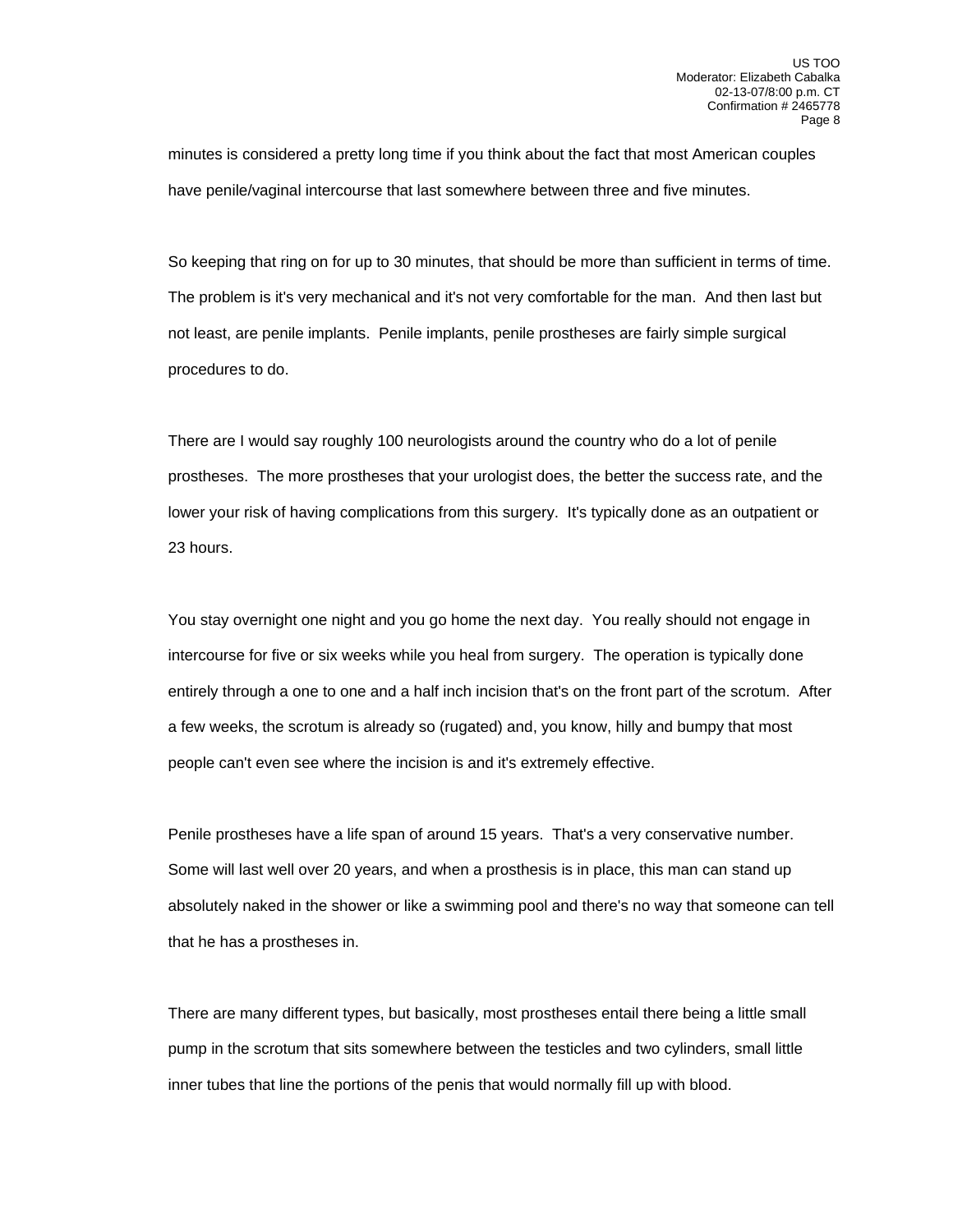And then a small reservoir which is hid in the abdomen that holds the fluid so that the fluid can go back and forth from the pump into the cylinders so that the erection can go up and go completely down. Penile prostheses are wonderful too, but the first step in treating erectile dysfunction is having an open discussion with your doctor.

 Not all doctors are going to be comfortable discussing erectile dysfunctions, but if they aren't, they should at least know a urologist in your area who is comfortable and a specialist in this area who can -- to whom you could be referred.

Elizabeth Cabalka: Sounds like, as you said, letting go of a bit of the embarrassment or emotional response to the challenge is the first step.

Dr. Arnold Bullock: Absolutely.

- Elizabeth Cabalka: Having a discussion that's frank, becoming educated about the options, and having hope. I've also heard people say that a big success tool is being able and willing to explore options, committed to a solution. Would you agree?
- Dr. Arnold Bullock: I absolutely would agree. There are a few very important points. Most everyone in the United States over the age of 12 have seen commercials regarding the oral agents for ED, but unfortunately, even in 2004, after all of these products were on the market, only one in five men with erectile dysfunction ever had a discussion with their doctor.

 Is that the doctor's fault or the patient's fault? Well, it's both of their faults, especially if you know a person is at high risk. But knowing that, if you don't bring it up, chances of your doctor asking you about it is pretty small.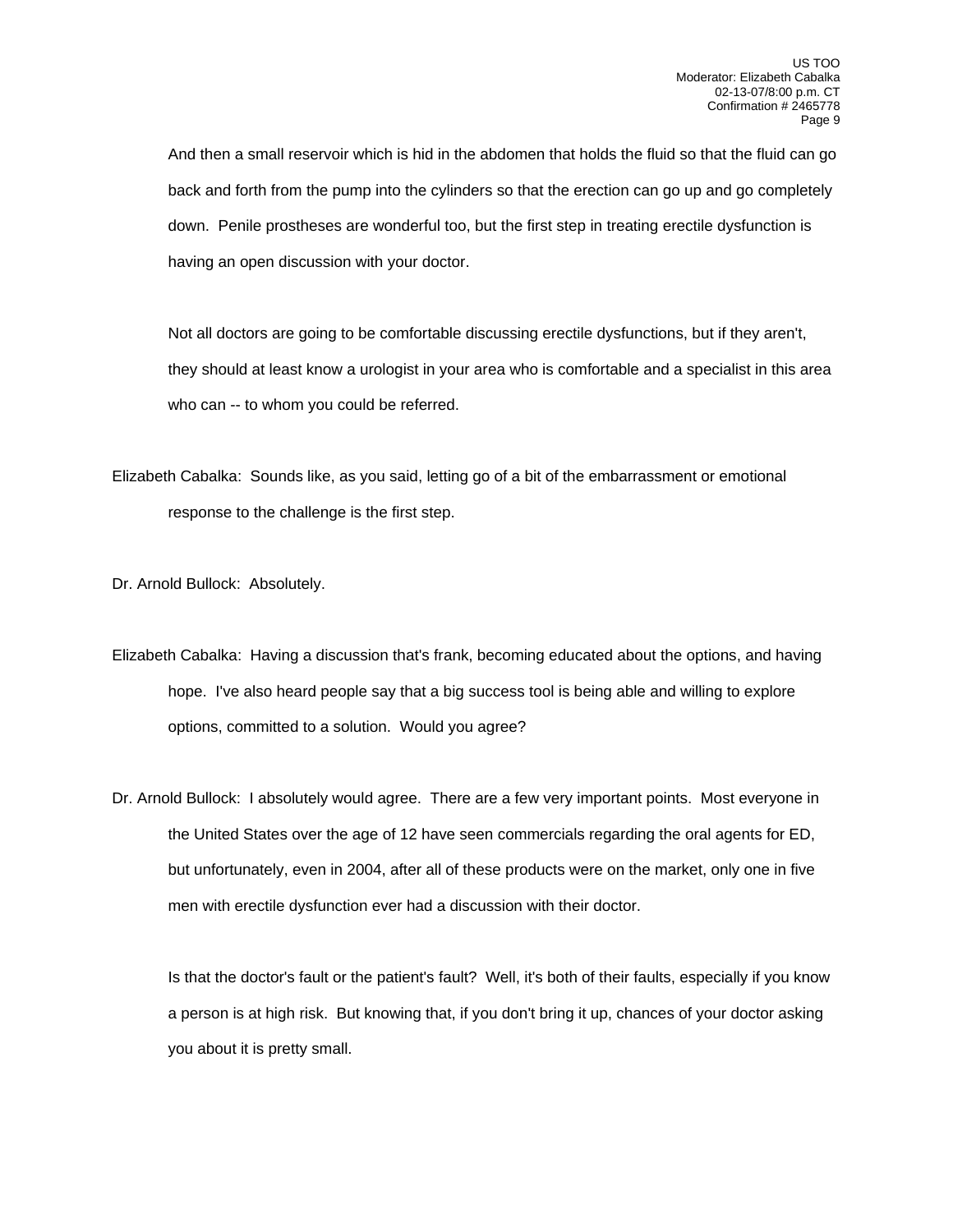Elizabeth Cabalka: We **so** appreciate your insights, Dr. Bullock. Will you be able to stay with us for our question and answer session?

Dr. Arnold Bullock: Yes, absolutely.

Elizabeth Cabalka: Thank you so much for laying the foundation for the rest of our call.

 Next, we'll hear from Jerry and Jo Ann Hardy about their journey to reclaim intimacy. Again, thank you so much for being on tonight's program and for sharing your inspiring story.

Jo Ann Hardy: You're welcome, Elizabeth. We're really happy to be on the call this evening.

Elizabeth Cabalka: Jerry and Jo Ann, you've been surviving prostate cancer well for six years now. Jerry, you were 46 and Jo Ann was 43 at the time of your diagnosis. Tell us about your diagnosis.

Jerry Hardy: Yes, well, back in 2000, I was in my family doctor's office for a totally unrelated reason and I just happened to mention that I had a little urinating problem, a little backache, so he thought that maybe he should take a PSA.

 He had already taken one for a baseline, so when the results came back, it seemed to have accelerated pretty fast, so next in line was the biopsy and that's when the diagnosis was confirmed of prostate cancer.

Jo Ann Hardy: And we were really happy. Jerry's  $47<sup>th</sup>$  birthday gift was a clean bone scan.

Elizabeth Cabalka: Oh, that's wonderful.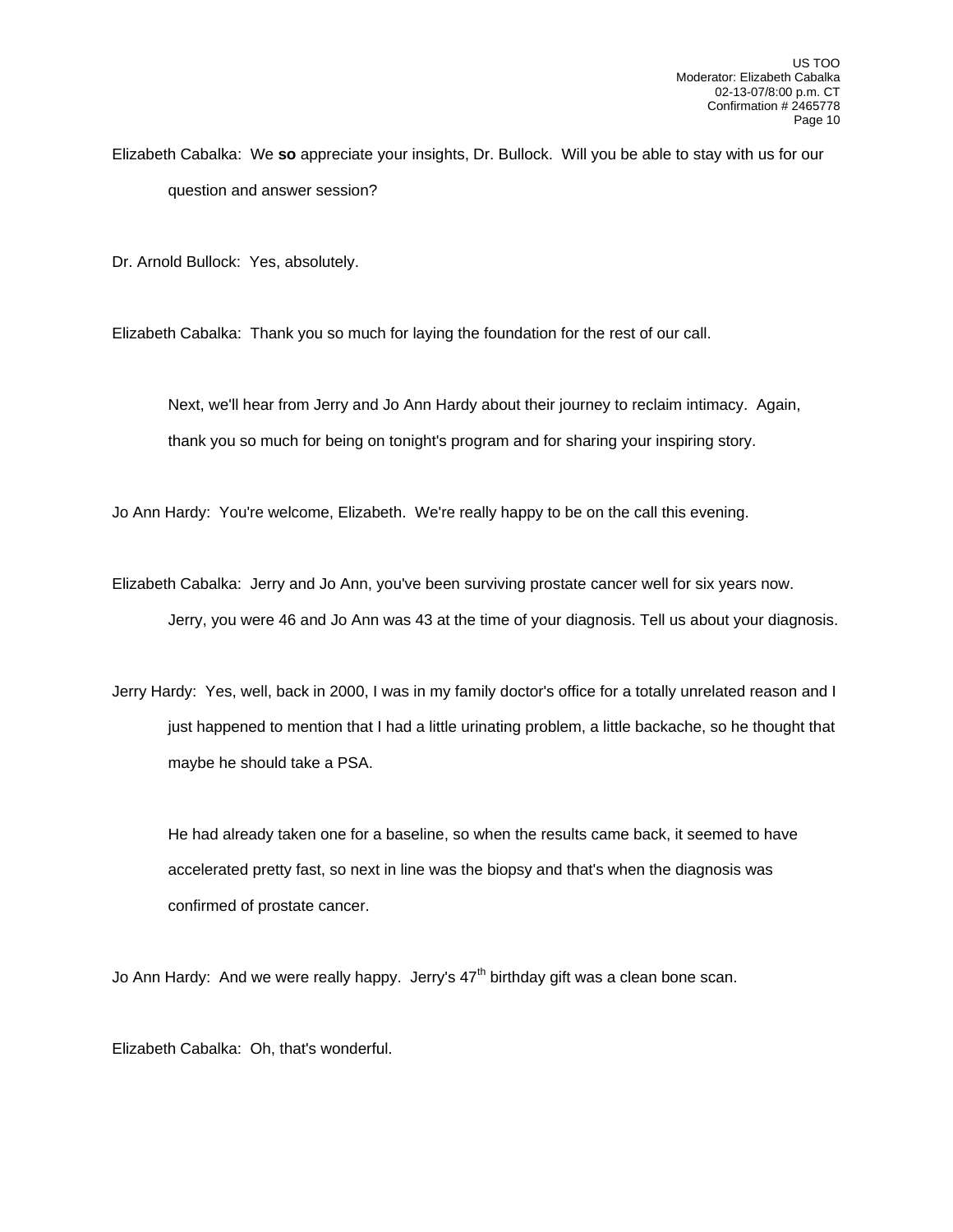Jo Ann Hardy: So we're happy about that. So like most other patients, we really just started to do a lot of research, a lot of reading about the treatment options for prostate cancer, and by Jerry being so young, we really took our time to do a lot of reading and actually did a lot of doctor shopping and had a first, second and even third opinion before we decided on treatment.

Elizabeth Cabalka: You sound very empowered and committed to finding the best solutions.

- Jerry Hardy: Absolutely. Well, one other thing that helped was talking to other people that had the same problems that I have. We were involved in a -- in a support group that helped us tremendously too. That gave us a little confidence and going into this, it was really difficult, but their help really - - their insight really helped us.
- Jo Ann Hardy: Yes, we were lucky to land into the support group before we made our final decision, which was a radical prostatectomy. As the doctor said, all of the treatments for prostate cancer have ED as a possible side effect, but by Jerry being so young, we had to figure out like the doctor said, you can't have sex if you're dead, which is a book title (my apologies to the author) but we went ahead and decided to have a radical and we chose the hospital and the doctor. We moved right on and had the radical done and we did it right after Thanksgiving in the year 2000.
- Elizabeth Cabalka: Well, tell us a bit about your recovery, Jerry, and specifically realizing that all types of cancer can affect a couple's sexuality and intimacy, share a little bit about your relationship, Jo Ann and Jerry, after Jerry's recovery.
- Jerry Hardy: Sure. After the recovery, which took about six weeks, then we started to think about intimacy. We took a long time. We tried the oral medications. We tried the Viagra, Cyalis. Unfortunately, all those things didn't work.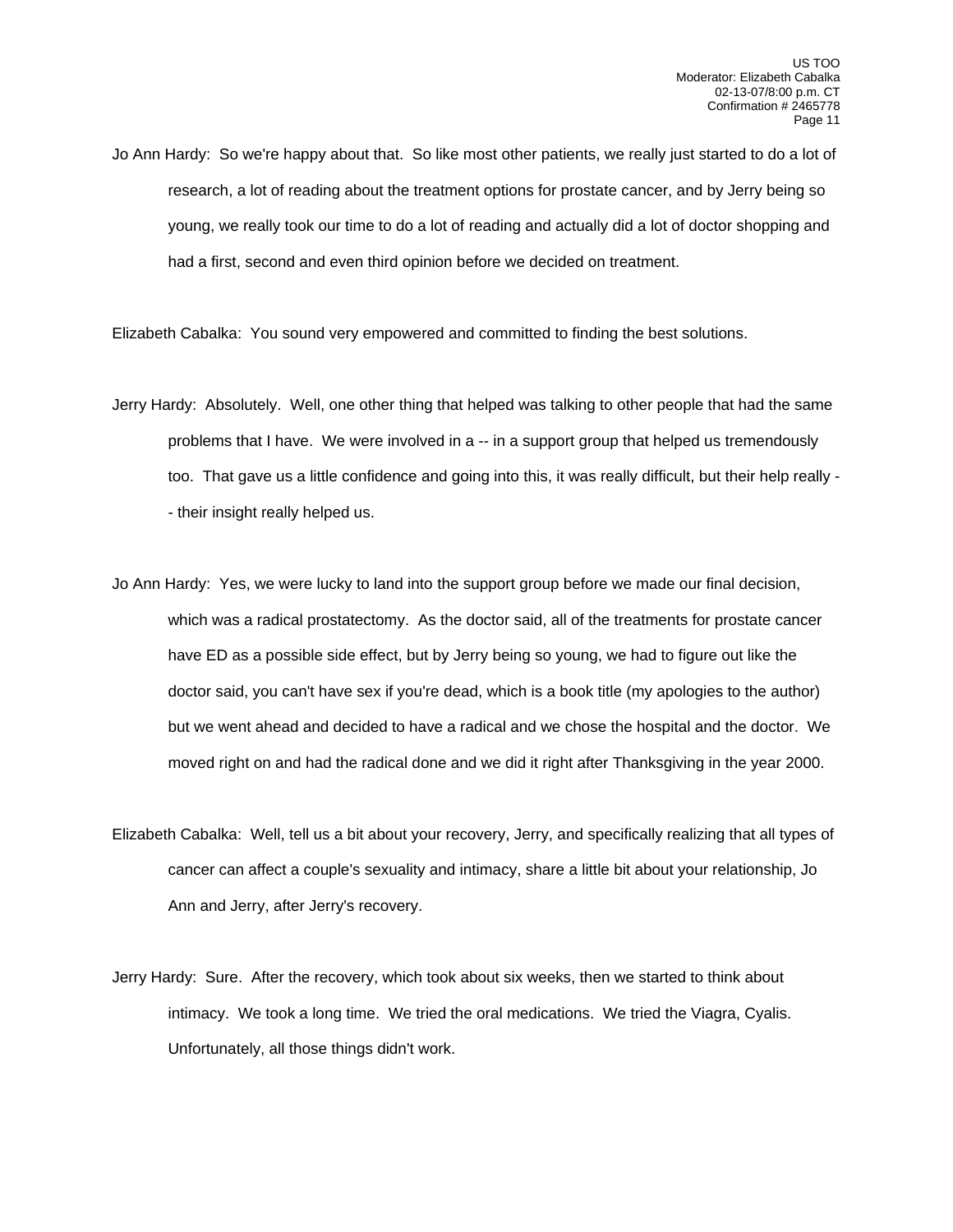Jo Ann Hardy: It was really interesting. We did go out and give a lot of those a try. Like the doctor said, in Jerry's case, there was a fullness, but not erection satisfactory to complete intercourse, so we went through all of the treatments to continue with treatment options for the ED and it was really kind of a -- we really kept close as far as our conversations about it and talking it through, but it really does get to be a kind of sad time.

 We were, you know, literally enjoying our empty nest at the time. My daughter just left for college, so we really just got back to thinking, you know, how we would handle it, what things were available to us, and what we could do.

 Now, on the other hand, even though we weren't able to satisfactorily complete intercourse in the same way, there really are a lot of fond and intimate things that a couple can do while you're trying to make a decision on where you go after being treated for prostate cancer.

 We don't want to make it sound like we were (tooling) ourselves while we decided, but that was something that we did want to look into was, was there a way to restore the ability to have sexual intercourse.

Elizabeth Cabalka: Of course. It sounds like also the journey was to redefine intimacy in a way.

Jo Ann Hardy: Absolutely, to be able to actually take that time just to be together and just really to celebrate our lives together, and Jerry's life and his good recovery from prostate cancer were a good bonding time for us and it's something that we actually enjoyed and we really enjoyed each other's company as we always had.

 But really, for us, maybe not for all couples, but for us, the ability to have intercourse was important for us to see if there were ways that we could restore that to our relationship.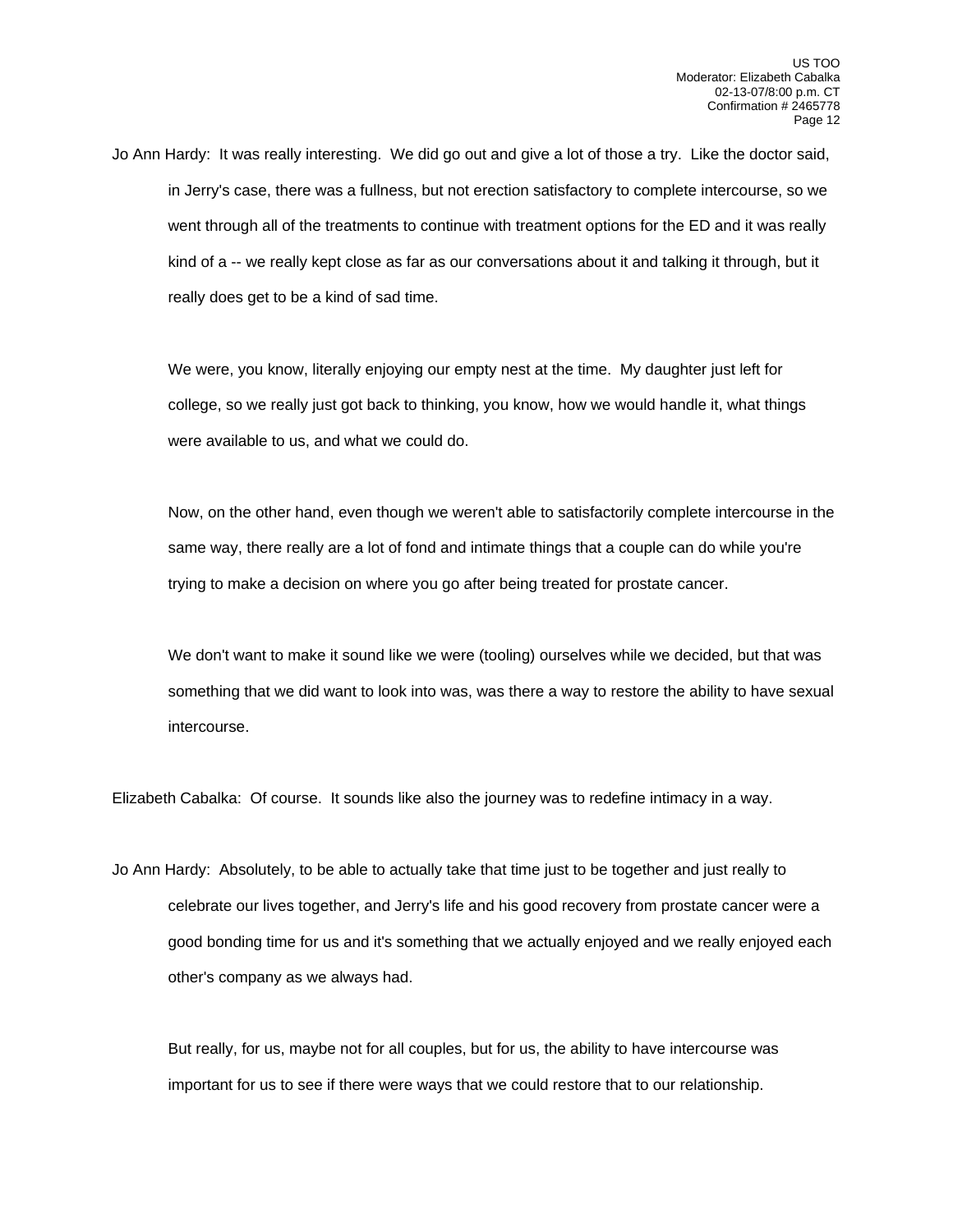- Elizabeth Cabalka: And when you did decide to have an implant, did you go about making that decision together?
- Jerry Hardy: Well, once again, we sort of doctor shopped. We talked to a few doctors about it. Also, those who had them before I was able to talk to the support group, I actually had a video of the operation, which actually didn't scare me off; it gave me confidence to go ahead and have it. So we did decide to have it.
- Jo Ann Hardy: And also, Jerry, if you recall, we went to an AMS presentation where another couple who had had an implant done was so honest and open about their experience and how it had worked for them, and after we went to that presentation, which actually was almost three years after Jerry's surgery, so it wasn't a snap decision.

 We did try a lot of things in the interim period, but after we actually saw another couple and talked to them and had a chance to ask them questions, we really decided that it was time to move forward and to find a doctor and schedule an implant for Jerry.

Elizabeth Cabalka: Good for you! Now tell us about the surgery and Jerry's recovery period.

- Jerry Hardy: OK. Well, I was in the hospital overnight. The recovery took about four weeks. There was quite a lot of swelling. I was wondering what have I got myself into, but the swelling went down and after about four weeks, I went back into the office and learned how to manipulate the implant and we took it for a spin.
- Jo Ann Hardy: Yes. If I could add right there a little bit, this is not the sort of procedure that a couple would have without really discussing it and really planning to do it together. I could imagine some spouses or some partners that would have a hard time wanting to engage in this activity or trying to learn how to use it, if they hadn't been a part of the decision-making process.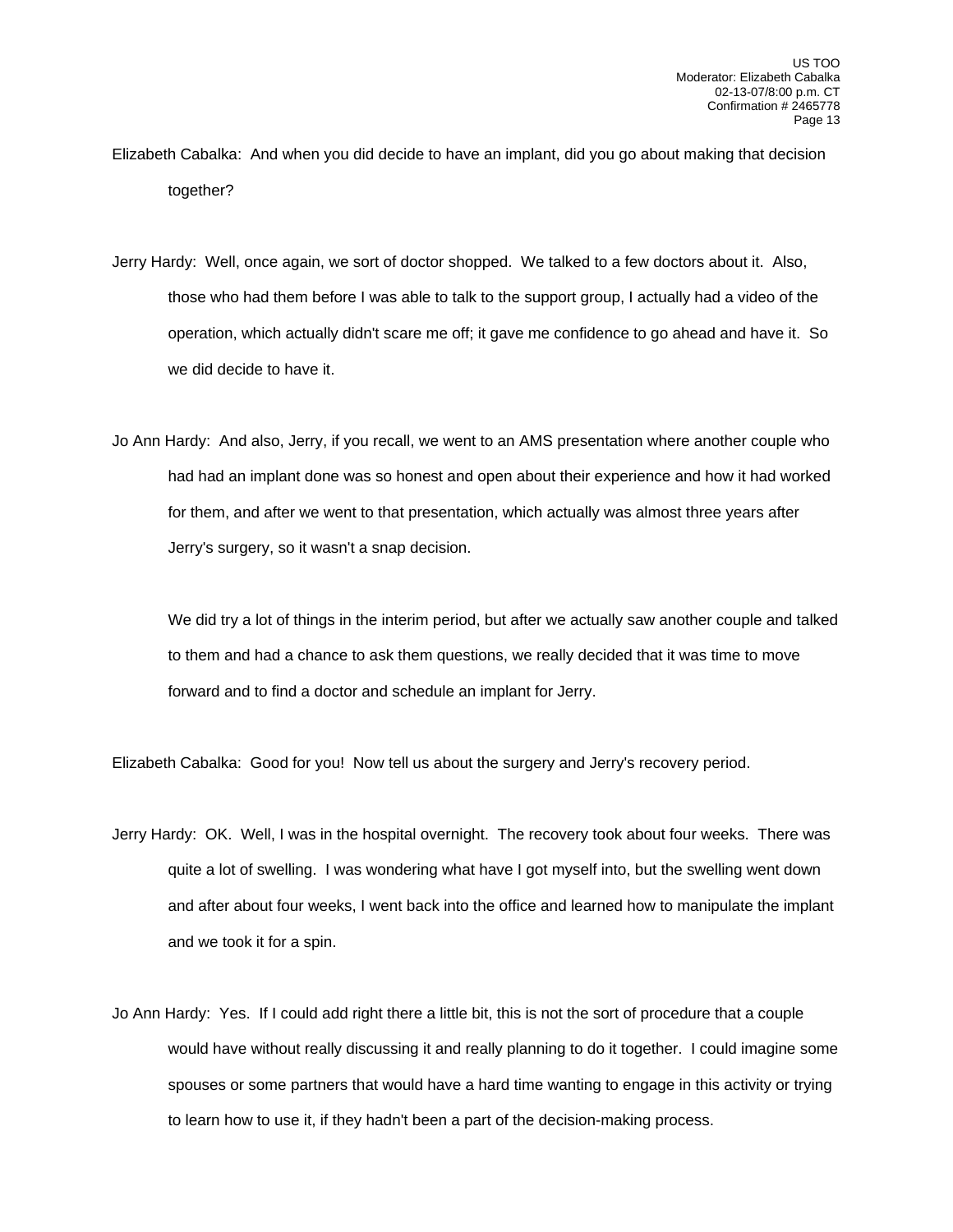So I can't emphasize enough, right, how to communicate with your partner and this is really a good decision to make together. I don't think it's a good surprise like, "hey honey, guess what I decided to do, or worse, hey honey, guess what I did while you were out of town."

 So you need to decide to do it together and I think that the success rate increases with couples that actually do decide together and do take that part of the journey together as well.

 So like Jerry said, after I think maybe six weeks, he went back to work and the healing was complete, we decided that we'd both take a run for it. Maybe I held the instructions while Jerry tried to pump it up or whatever and it's been working fine ever since.

Elizabeth Cabalka: Wonderful! Now, how has the implant enhanced your sexual intimacy?

Jo Ann Hardy: Well, like I said, it was for us, and maybe not for all couples. I think you really need to look at your relationship and how you want it to be and for us, the ability to have actual sexual intercourse again was wonderful for both of us.

 It was an important part of our lives and we were happy that there were medical procedures that were available that would bring that part of our relationship back and help us restore that. So we've been extremely happy to, you know, to be able to do that again and great.

Jerry Hardy: And the physical part of it, it's a natural feel. It's easy to operate. It really works well and we're happy we did it.

Elizabeth Cabalka: So what does the future hold for you two?

Jerry Hardy: We hope more of the same. We're really enjoying it very much.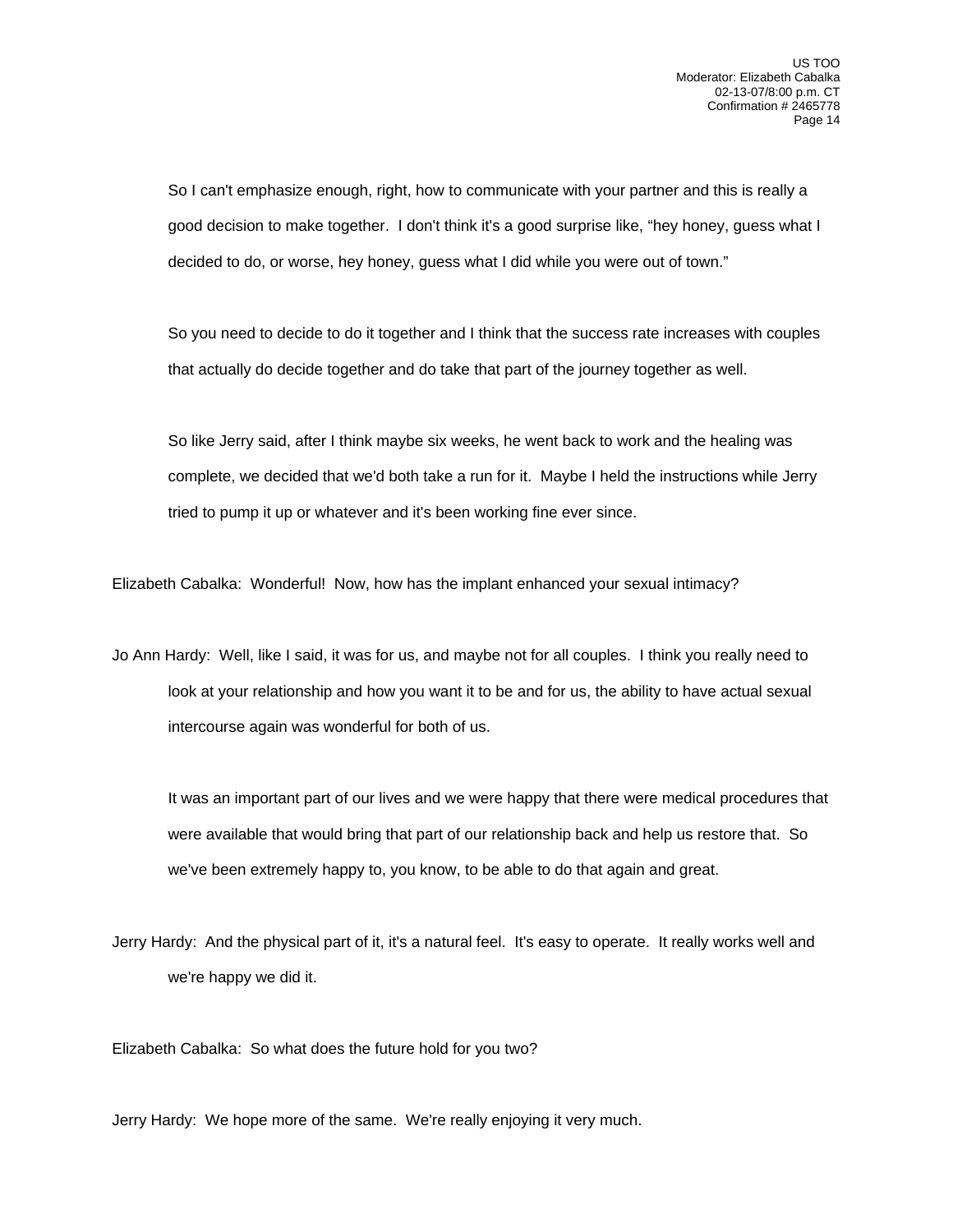- Elizabeth Cabalka: Good for you! You know, what I hear when I hear you talking about your journey together, I would imagine that there is also some level of intimacy in simply sharing the journey, by talking about it, by experiencing it together, by trial and error. There is a certain level of intimacy in that journey together as well.
- Jerry Hardy: Well, absolutely. It's just part -- it's just part of being married. You go through the good times, bad times, and it's all part of growing.
- Jo Ann Hardy: Yes, and you make it work, and one of the most wonderful things we get to do, Elizabeth, is to be able to talk to other couples that are going through similar things.

 It's so important for them to see that there is hope available and to see a couple that may be rather young for this prostate cancer journey, to see the way that we've handled it in our lives and to be able to just offer that whole inspiration and let people know that there is something out there.

 And virtually all men, as the doctor said, can be treated for ED and everybody won't immediately decide to have an implant or maybe the implant is not for everyone, but for some men and some couples, that is the answer.

Elizabeth Cabalka: Thank you so much, Jerry and Jo Ann. No doubt your story will provide hope for other couples facing similar challenges.

 Now finally, I'm so pleased to bring you dear friends, Jim and Maureen Kiefert. We thank you so much for your time on the call tonight!Now, you two had been married less than two years when you were diagnosed. Tell us about that.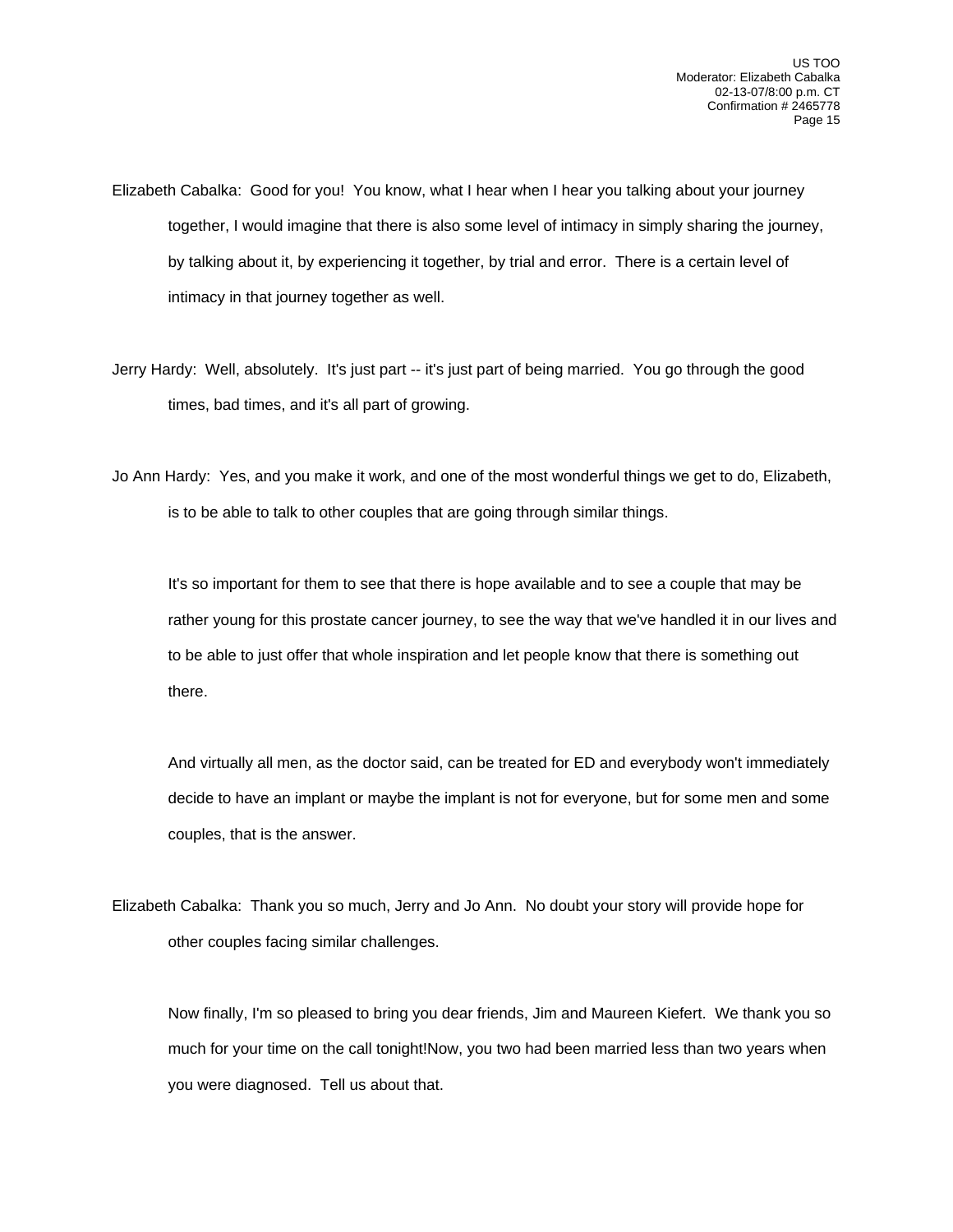Jim Kiefert: Yes. We both had children that were raised and gone and so it was this empty nest and whoa, did we make a nice nest. And we were very sexually active. It was really great and I happened to be diagnosed because at the time, I had to have a physical exam for part of my job and in 1989, there was a new test out there called the PSA.

 And of course, my wife who loves me dearly says, now you check his blood sugar and you check his cholesterol and you check his, what is this PSA stuff, do whatever you have to do. And thank God she did because my PSA came back at 19.

 And we went through the same process of having a digital rectal exam, the needle biopsy and this was -- I mean, we were newly married. We had moved to a new job and a new home, a lot of new things in our life and getting diagnosed with cancer was like a 2X4 between the eyes. But back in 1989, there weren't a lot of options. There was radical prostatectomy and external beam radiation and so we decided to start reading and investigating. We bought a lot of books.

 We thoroughly researched every one of the options and its side effects and said, the most important thing for us was to get the cancer out of me. And I had my radical prostatectomy and the PSA came back and they said, gee, I'm sorry, we must not have gotten it all because your PSA didn't go down.

So I had 35 sessions of radiation and we followed up and the PSA still never went below 0.2.

 I go to every appointment with my wife. One of the things Us TOO emphasizes is that when you go in for an examination or especially for getting results of a test, always bring somebody with you because you're going to not hear everything.

 You need to have a partner who can hear the other things. We even suggest taking a tape recorder along with you because when that doctor told me I had prostate cancer, I couldn't tell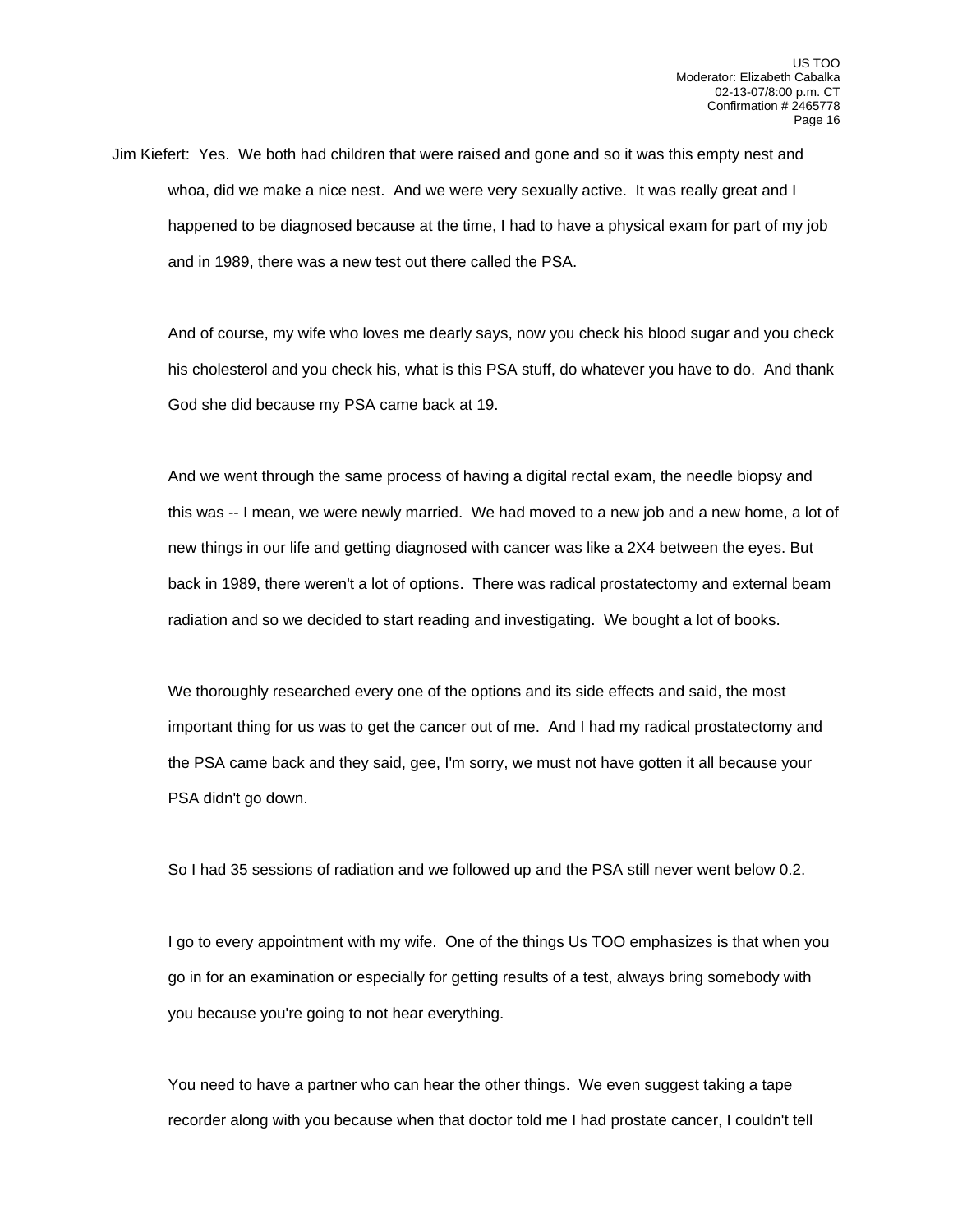you what he said after that. And I'm sure my wife also went into that same trauma of, oh my God, he's got cancer and you always think you're going to die when you hear that kind of a diagnosis.

 So we went through all of this and the doctor called me and he said, we didn't get all your cancer. Your two treatments have failed. You may have one to three years. Why don't you get your life in order and we set out to prove that he was not right. And it's been 17 and one-half years.

- Elizabeth Cabalka: My word! Now, clearly the fact that you're on tonight's call, your prostate cancer treatment must have impacted sexual function. How did that impact your relationship mentally, emotionally, physically?
- Jim Kiefert: After the radical prostatectomy and the radiation, they did have to remove part of a nerve bundle and there weren't any oral treatments available at the time, so we talked about how important it was to have an erection or not.

 Well, it was interesting because our journey into intimacy started when I was in the hospital recovering and my wife came in and at 2:00, she just shooed everybody out of my room and she brought a white linen tablecloth, we had tea and we had some cookies and we made a ceremony out of our recovery.

 And we started this discussion about the value of our relationship and our life and as we talked about my sexual function, my biggest fear is if I'm not able to have an erection, is my wife going to leave me? She's still here.

Maureen Kiefert: She IS still here. For me, I was so surprised at his fear and I will tell you that it took a long time to convince him that I was there for the long haul, but really, the change of our -- our definition of intimacy really changed.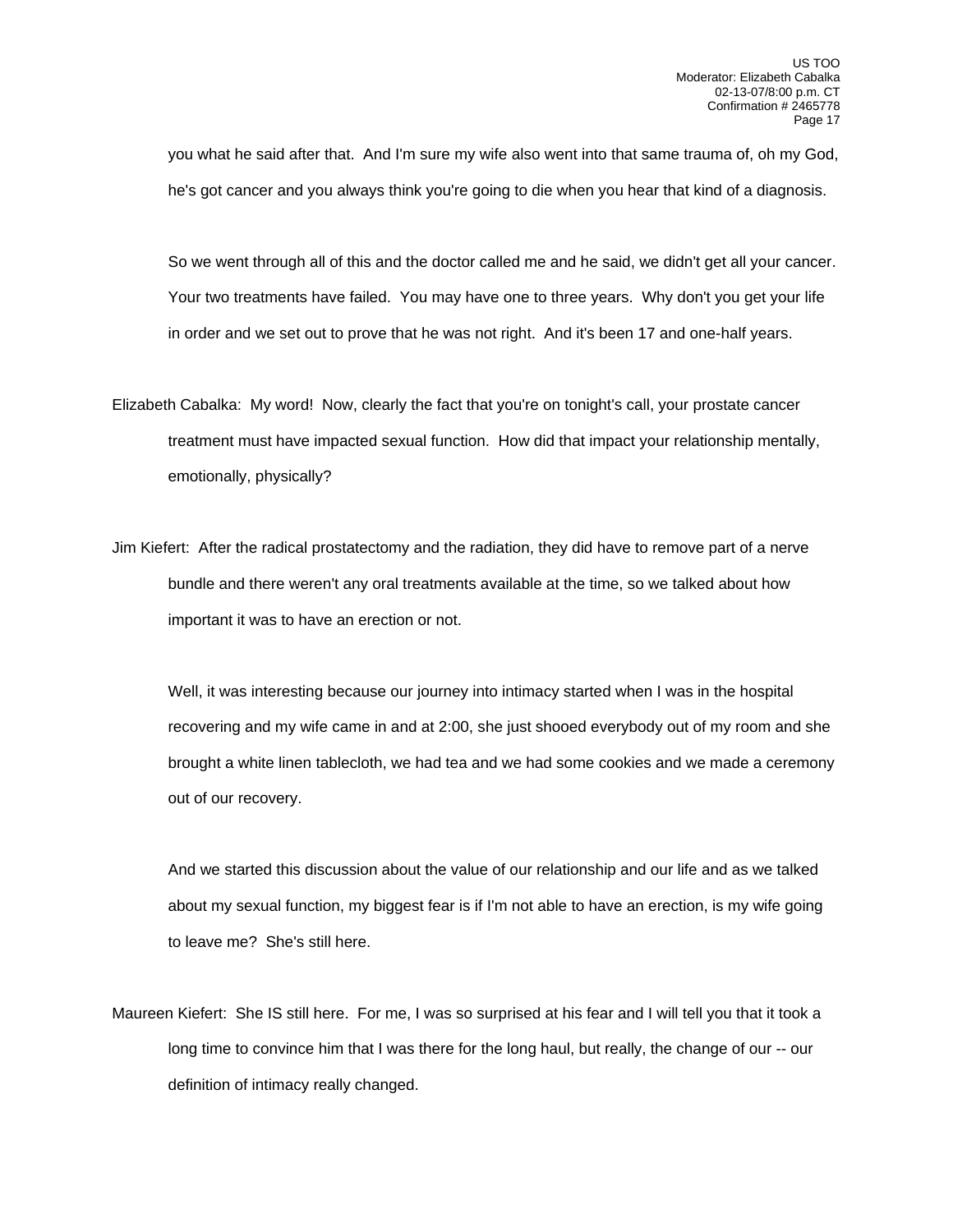I heard Jo Ann say that what they were really interested in was celebrating their life together and that's exactly what Jim and I wanted to do for every hour that we were a couple. And we know that change happens.

 Change happens in many ways and this was just another way it was going to change for us because things like oral medication didn't exist and nobody talked to us about it, we just sort of followed through on our own.

 So we just, through other things that we began doing and certainly those things Jim talked about in the hospital, began reading on a daily basis to one another and just finding out what we meant to each other. That really helped redefine intimacy for us.

Jim Kiefert: There were things like -- and I -- in a very intimate way, when we were preparing for intercourse, we did a lot of touching and talking and wooing and when I wasn't able to get an erection, we talked about this, about how gratifying all the talking and the touching and the wooing and closeness, how wonderful that was as far as satisfying ourselves intimately.

 And we explored a lot of different ways to touch each other, to be with each other, and we have a whole bunch of little ceremonies. And one of them is -- it's kind of cute because every time we take a shower, the other person comes in as soon as the water stops, you bring a towel, you get a kiss, and then you wipe their back and you kiss them on the back and you give them that wonderful gentle touch.

 And we have all kinds of beautiful little intimate things like that that have been so satisfying and gratifying for us.

Elizabeth Cabalka: And it sounds like, through it all, you kept the lines of communication open.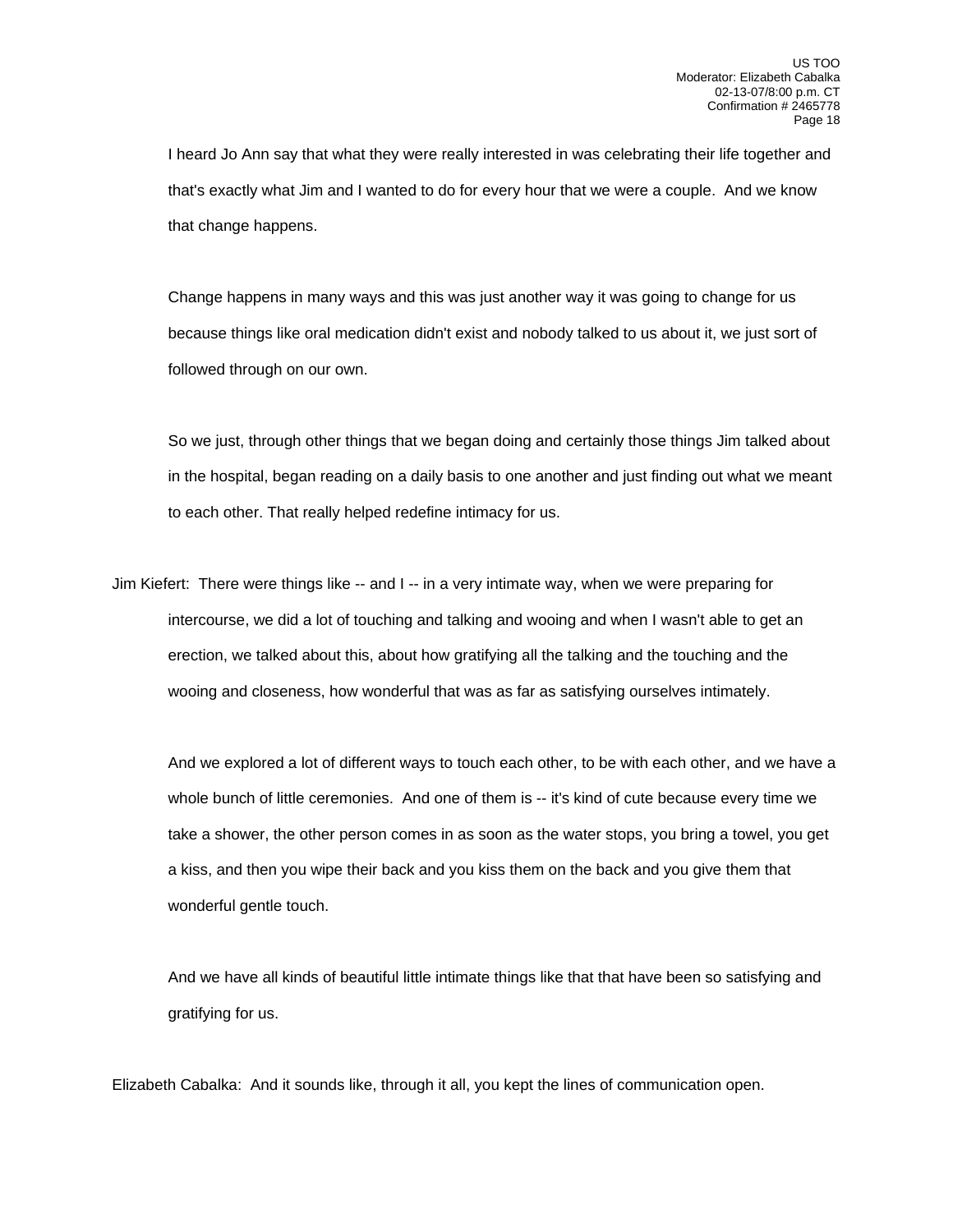Maureen Kiefert: That really was the big thing. We were always good communicators I think, but we really became huge communicators after that.

Part of the problem that Jim ran into is that on his job, he really needed to -- he changed jobs right after his surgery and they didn't know about his cancer treatment, and we needed to keep that quiet for fear of his not being able to have that job, so there wasn't anybody that I could talk to at that time either.

 There was no Us TOO group, so we had to talk to each other. We were forced into it and that was a really great lesson for us. What we learned is that there was nothing, after this, there was nothing that we couldn't talk about.

- Jim Kiefert: And then we got involved with Us TOO and one of the things about Us TOO is if you want to find out what it's like, if you want to know what the road ahead is like, talk to someone who's coming back. And I went to it and attended a lot of support groups and it was great.
- Elizabeth Cabalka: Wonderful! It sounds like you're very committed to keeping intimacy alive and exciting in your life, and redefining that regularly.
- Maureen Kiefert: That's the key. It's redefining it regularly. We have great fun. We do a lot of work separately, but a lot of work together and just we enjoy being with each other. We're living right now in this little 400 square foot park model here in Tucson, and loving every bit of it, so I think that sort of describes intimacy pretty well too.
- Elizabeth Cabalka: Indeed! Oh, I thank you so much for sharing your story tonight, Jim and Maureen. It's always a pleasure speaking with you. Thank you for sharing your story and your insights.

Maureen Kiefert: Thank you.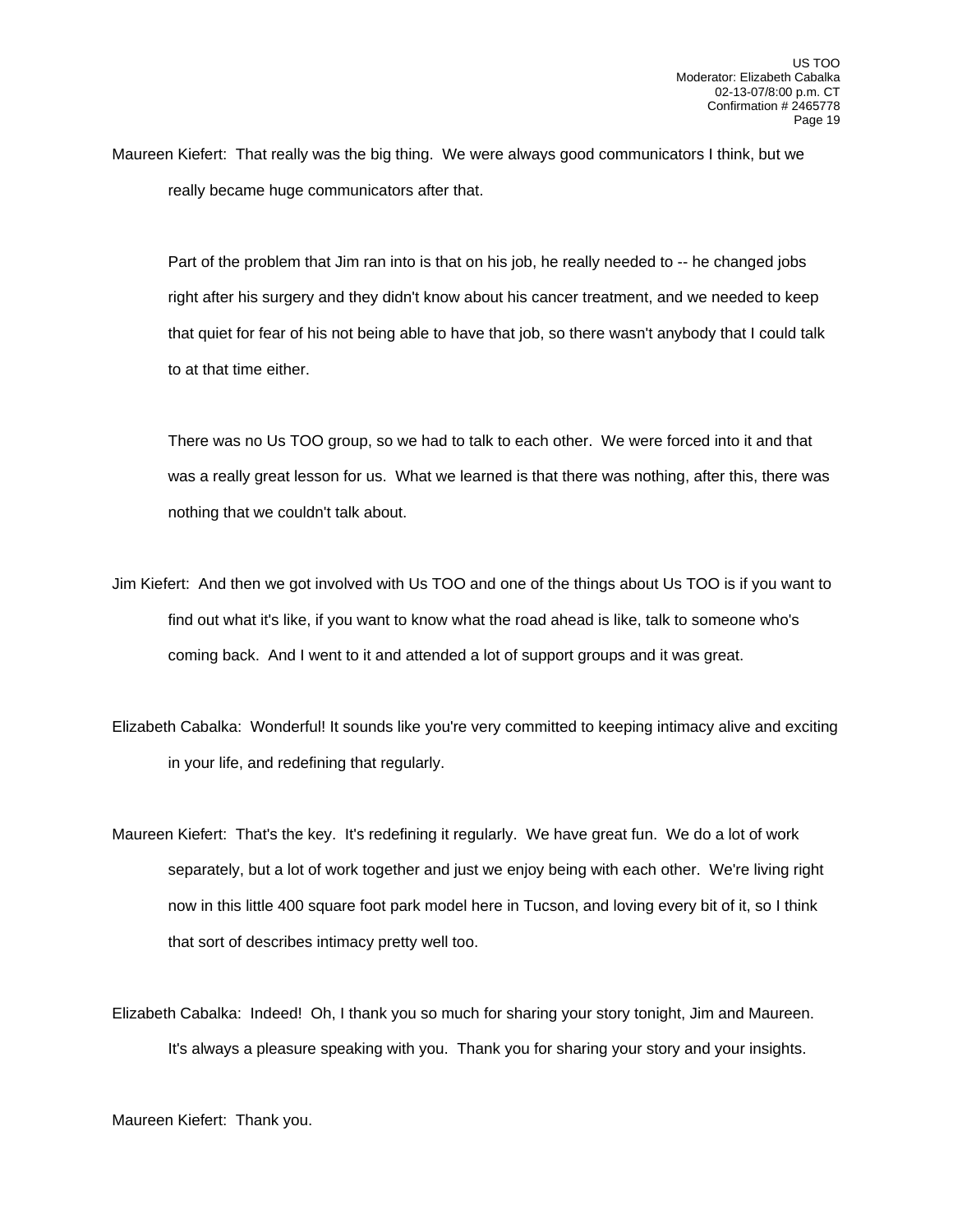Jim Kiefert: Thank you.

- Elizabeth Cabalka: Now it's time to hear your questions. Before we do that, I want to acknowledge Terri, a member of Us TOO International's incredible support staff. Thank you for helping us with this evening's question and answer session, Terri.
- Terri: Oh sure, Elizabeth, and we've had a lot of great questions, so it's going to be kind of difficult to pick out all of them and I hope we can have enough time to answer as many as we can.

Elizabeth Cabalka: Well, let's get to it. Will you tell us about our first question this evening, Terri?

- Terri: OK. Our first question is for Dr. Bullock and it comes from David. David wants to know if he has an artificial sphincter installed, can he still use a vacuum pump or injections along with that?
- Dr. Arnold Bullock: Yes, you can. An artificial sphincter is a device that's used for men who have stress incontinence. An artificial sphincter has a cup that goes around the urethra, but it's pretty far back at the level of the scrotum and there's a little valve or reservoir that's in the abdomen.

 So using injection therapy, it really shouldn't be possible to hit the tubing, so you can use a vacuum pump or injection therapy without risk with an artificial sphincter. Obviously, if you have a penile prosthesis, you don't want to go sticking a needle into your prosthesis.

Elizabeth Cabalka: And do I understand correctly, Dr. Bullock, that oftentimes incontinence and impotence are related?

Dr. Arnold Bullock: Yes, that's right. Incontinence is also -- stress and continence is also one of the risks of a radical prostatectomy, but incontinence associated with radiation is usually due to an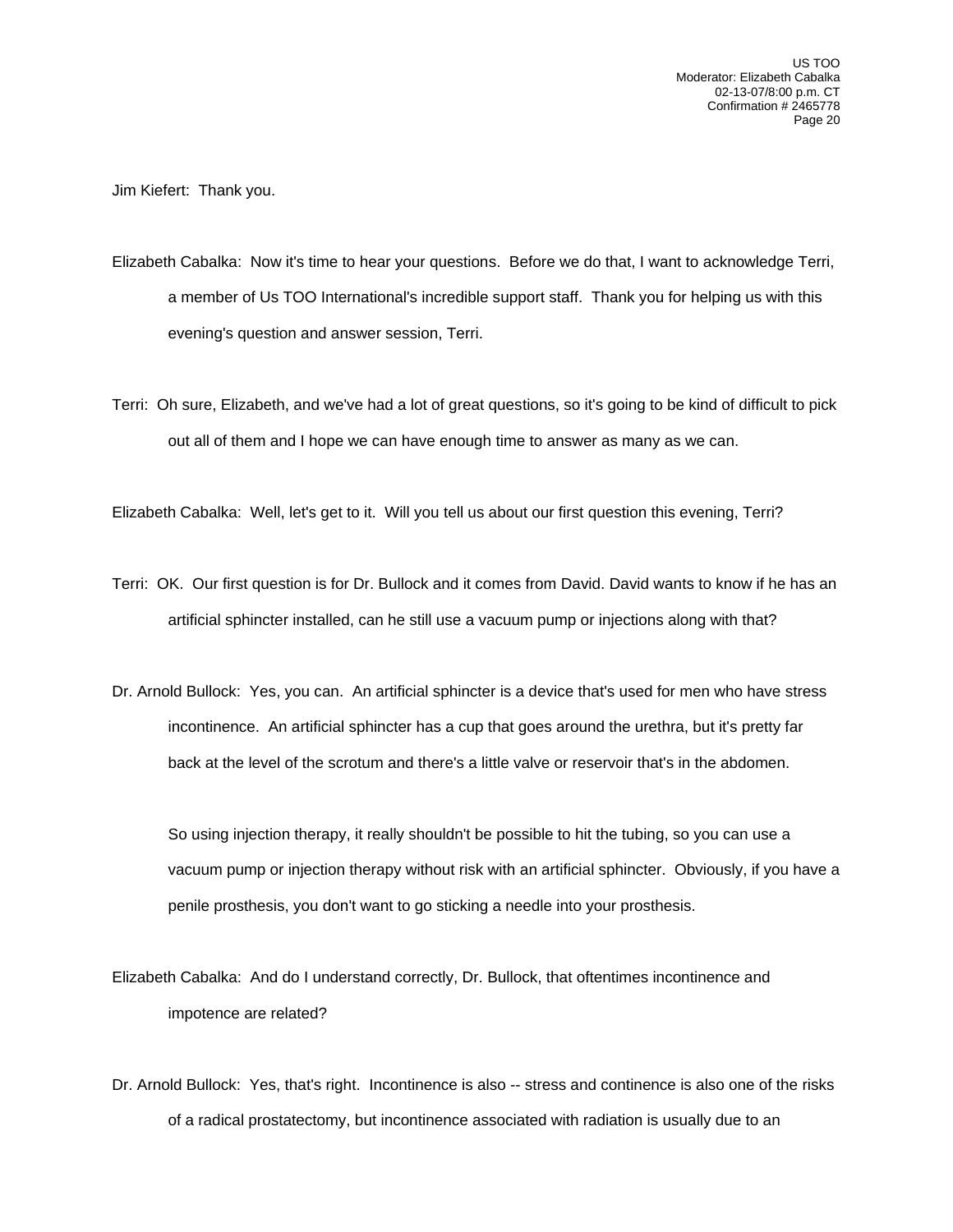overactive bladder, one of urgency. Men have an inability to suppress bladder contraction, so unwanted bladder contractions.

 Those are typically treated with medicine. Many of the men will have an artificial sphincter and a penile prosthesis put in at the same time.

Elizabeth Cabalka: Excellent solutions for two challenges.

Dr. Arnold Bullock: Yes.

Elizabeth Cabalka: Terri, tell us about our next question.

Terri: OK. Our next question comes from a couple, Martin and Debra, and Martin and Debra want to know, Debra still has her libido and Martin has absolutely no sex drive whatsoever and they just want to know -- I guess this question would just be -- you know, would be directly to Jerry, Jo Ann, and Jim and Moe.

 How can they -- what can you suggest to achieve more intimacy and how can she help to get him into the mood?

Elizabeth Cabalka: Who wants to take that? Jo Ann?

Jo Ann Hardy: Sure. I should just clarify this, Jerry didn't have a libido problem. It was purely the erectile dysfunction problem, but I think that really a lot of the picture is the same.

 It's just communication, and also I suggest that they really talk frankly with their healthcare provider and they're really -- I'm certain that in the gentleman's case, that there is treatment that will help with the libido issue as well.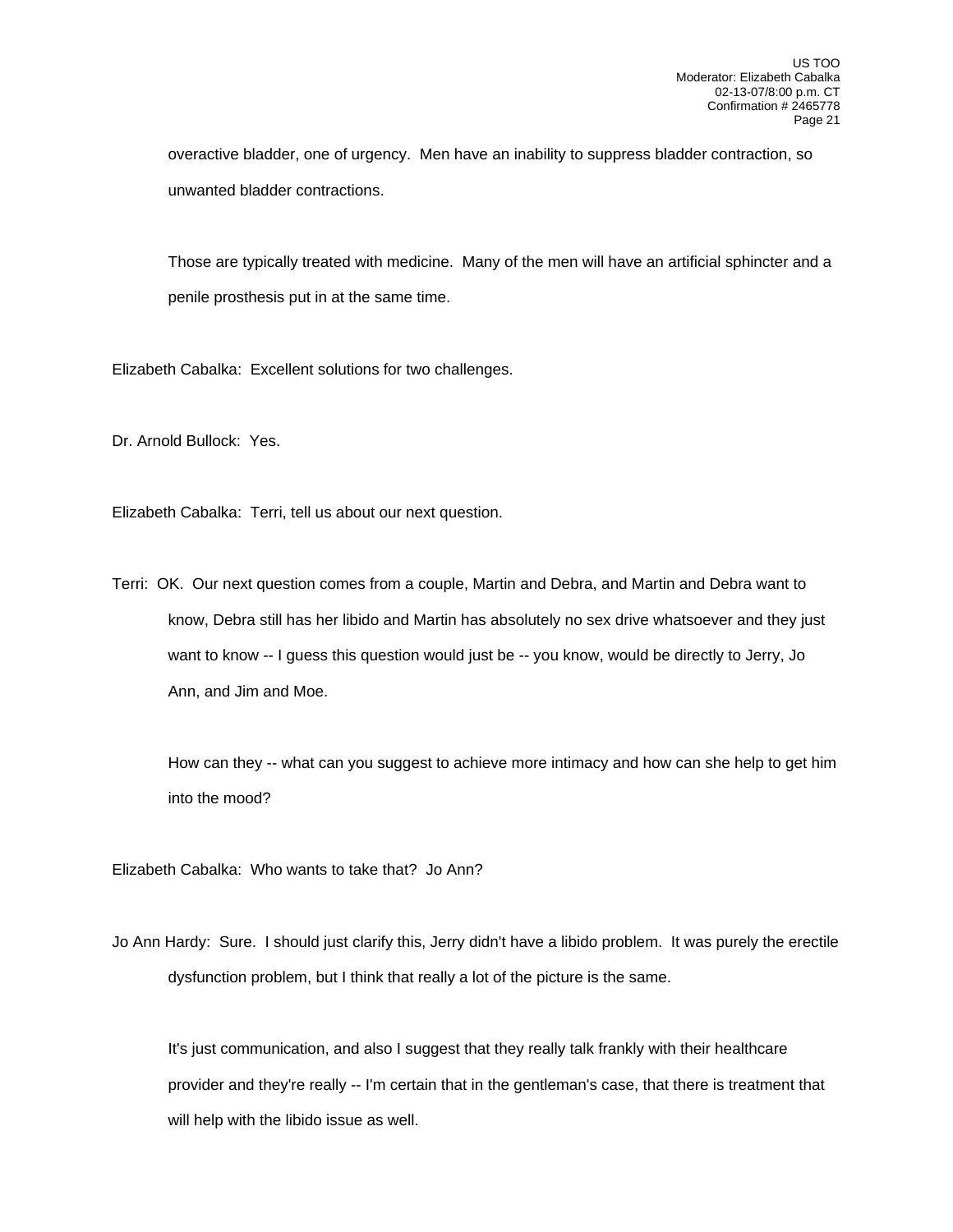But just open communication and just talking together and sharing some special moments together will kind of help bridge that time until maybe there is a medical solution for the problems that they're facing. I wish them very well.

Maureen Kiefert: I guess in our case too, Jim's libido sort of dropped, particularly once he was on hormone therapy, but we had had some time before that to do some readjusting and I guess it again was through, quite frankly, through prayer for me and just rethinking things through about what was most important to me.

 And so I had to do some work on myself about, think to myself where he was, and again, remembering that this was a long time ago before some of these options were available. So I really agree with Jo Ann that -- to talk to the doctors and let them advise you.

- Elizabeth Cabalka: Since we have a physician on the panel here, Dr. Bullock, I want to ask you, are there currently medical interventions for increasing libido? Or what do you suggest in this scenario?
- Dr. Arnold Bullock: Well, many of the men with prostate cancer have decreased libido if they're on hormone replacement therapy. Your libido comes from your male testosterone and the hormone ablation or hormone therapy is designed to lower your male hormone level. It's sort of a missed term.

 We aren't really giving you hormones, we've giving you medicine to lower your male hormones. And so a drop in libido is expected. I think the best way of dealing with it is to have a man come in along with his partner and to make sure that the partner understands that his libido is going to be suppressed.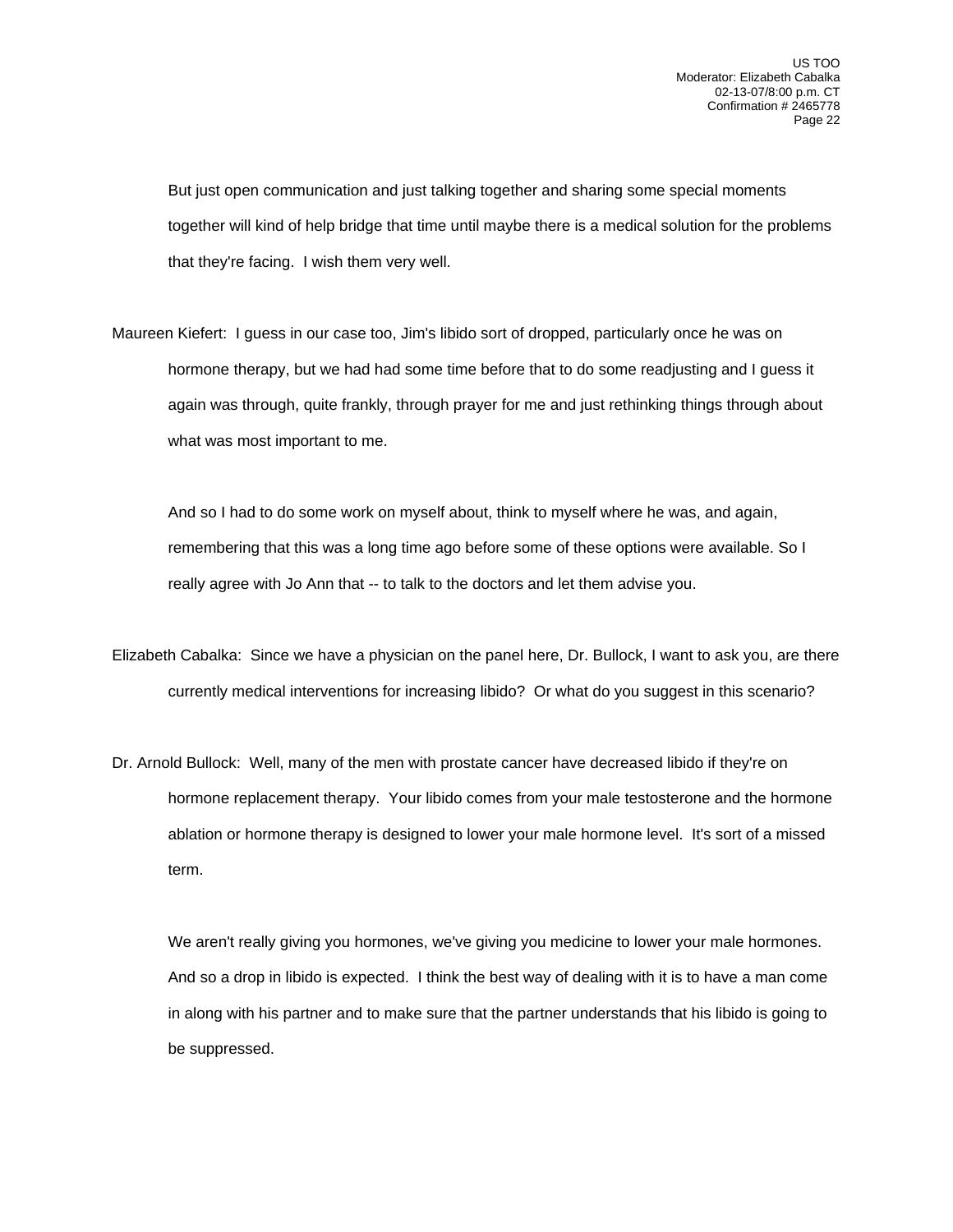He may still be able to achieve erection, he just won't think about it. And so it won't bother typically the patient because he doesn't have a libido, but the spouse is the one who really in this situation would you might say suffer.

 Therefore, if the spouse understands this and sometimes the roles are reversed, the spouse has to be the one to initiate things, usually the husband will follow along. Unfortunately, there are some men who are given testosterone.

 I've seen situations where a man is getting Lupron to lower his testosterone by his urologist and he's seeing his internist who is giving him testosterone to help with his libido. That's why it's very important for you to be knowledgeable about your own disease.

 But certainly, you really would not want to be on testosterone replacement therapy without seriously considering the potential consequences.

- Elizabeth Cabalka: Thank you, everyone, for addressing that question. Terri, can you tell us about our next question?
- Terri: OK. This question comes from Becky and it's for Dr. Bullock. And she's wondering what are the differences between Viagra, Cyalis, et cetera, and how can you decide which one to take?
- Dr. Arnold Bullock: Yes. Well, they are different drugs. They all have different patents and so the drugs are different, but Viagra and Levitra are fairly similar in terms of the general effect. These agents have very rapid onset. They achieve maximum concentration in your blood in about 40 minutes.

 At least half of the patients say that these drugs are effective and as fast as 20 to 30 minutes. The drugs have a - Viagra and Levitra have a half life of around five hours and so you might say that parlays into being actually effective for patients for six to eight hours at least.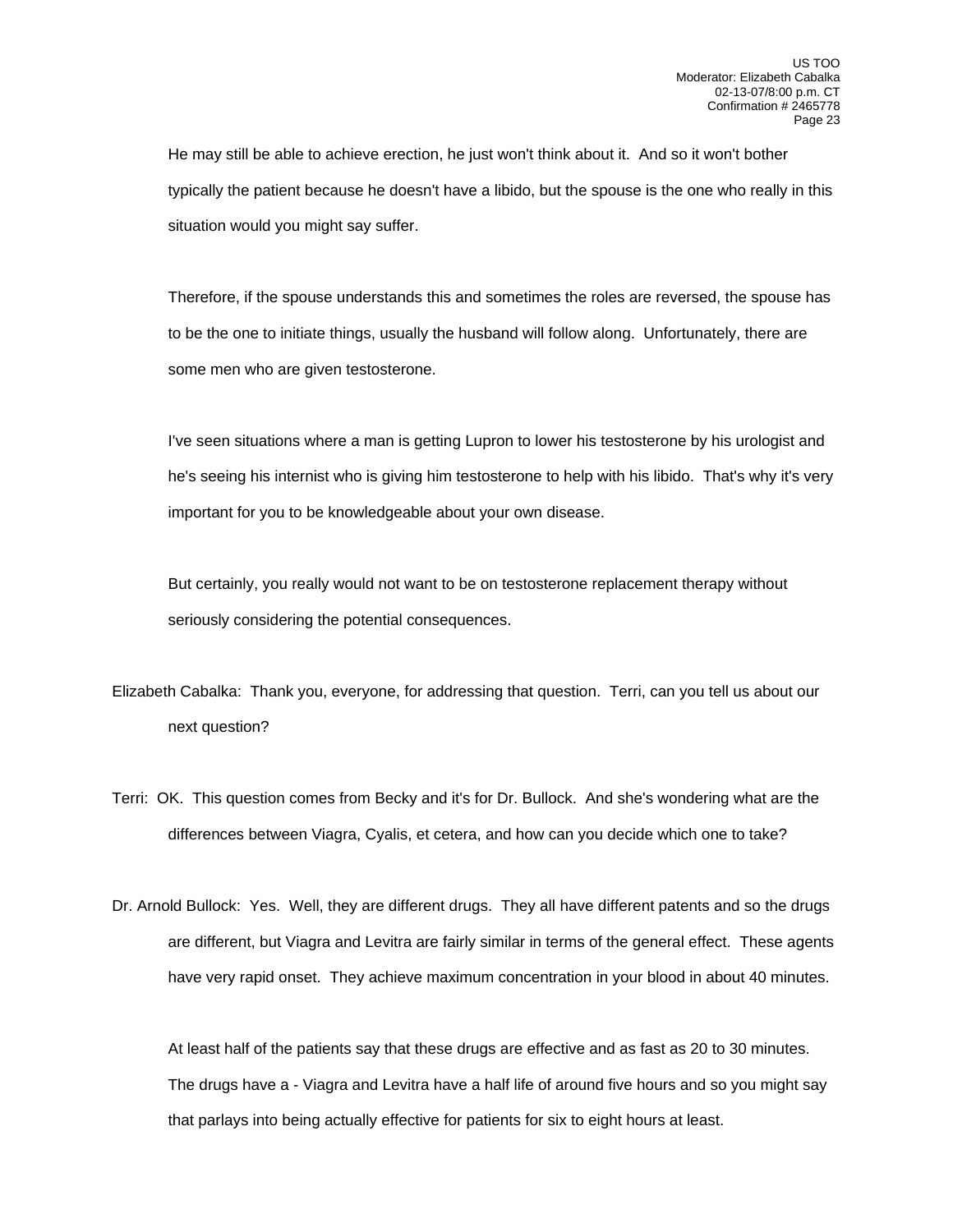So the benefit of these drugs is that they have a very fast onset and are very effective, and most couples have relations only once in a four-hour period or once in a 24-hour period and so the sexual patterns of most couples. Cyalis takes longer to get into the bloodstream.

 It takes two and a half hours to reach maximum concentration, but it stays around and has a half life of 17 hours. We all have heard the commercials that say it's effective for 36 hours and that depends on how severe your condition is. Many people feel that if you have severe ED, then Viagra might be your better drug.

 But if you have milder ED or younger or might be more sexually active or going away for a weekend, Cyalis might be your better drug. There are some people that use Viagra one day and use Cyalis a different day, which is legal, which is OK and not harmful.

- Elizabeth Cabalka: So it sounds like getting the facts about the various drugs and finding a physician that will work with you and educate you on these options is really an important first step.
- Dr. Arnold Bullock: Absolutely, yes. I certainly hate the idea of patients getting drugs from friends who don't really tell them the proper way to take a drug or even some doctors who give patients all three drugs without instructions because the proper way to take all three of them is different.

Elizabeth Cabalka: Thank you so much. Terri, tell us about our next question.

Terri: OK, Elizabeth. The next call, this call is from Jim and it's for -- probably anyone on the panel could answer this question, maybe just through experience, but his question is, he's two months after his surgery.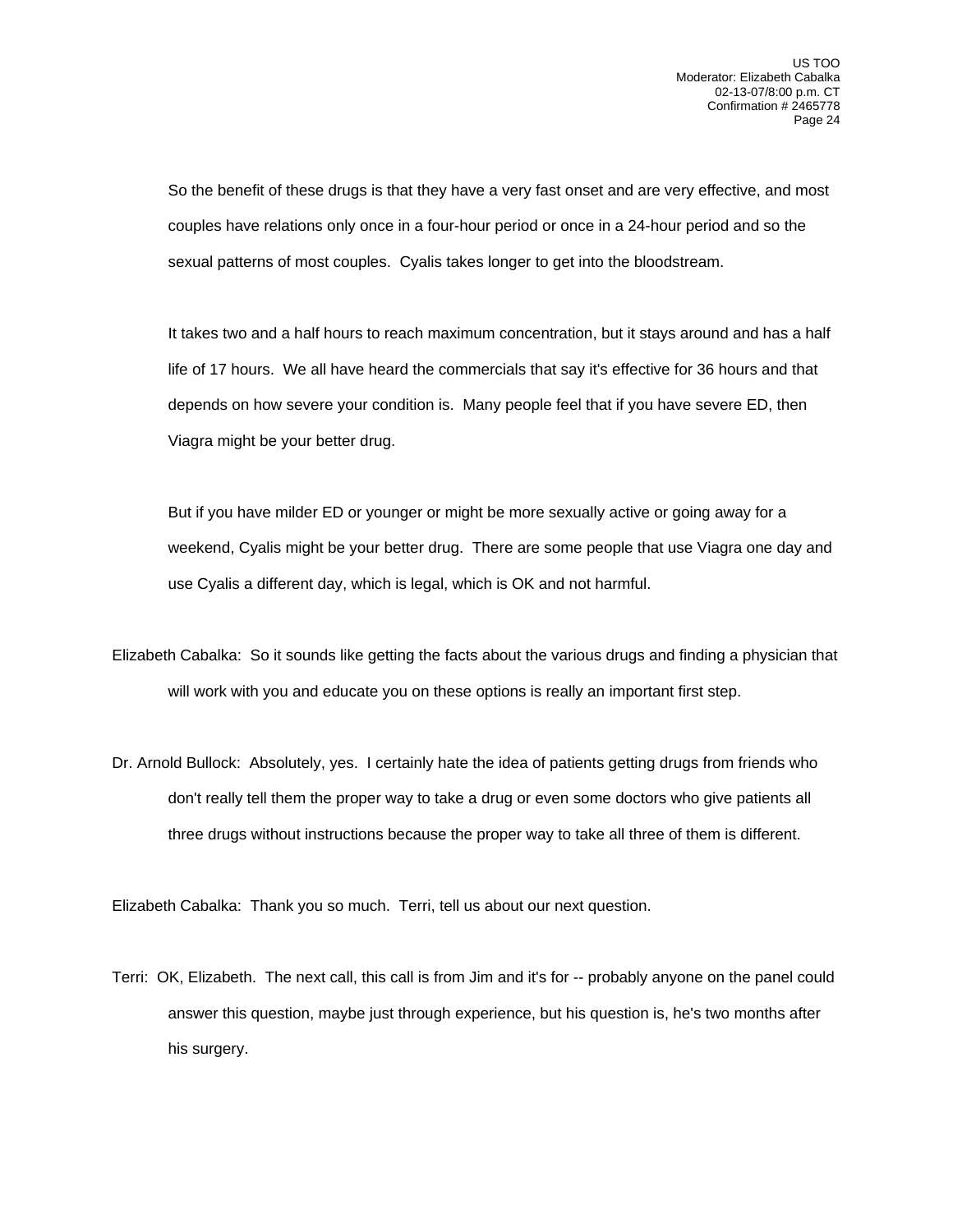He had the radical prostatectomy and he's finding that orgasms are helping his incontinence and he's wondering if having orgasms, even if he's not having erections, is something that might benefit him in the future to achieve his erections later on?

- Elizabeth Cabalka: I'm going to suggest we start from a medical perspective and then perhaps move into the experience of the couples.
- Dr. Arnold Bullock: OK. Well, having sexual activity and achieving climax orgasm is perfectly OK. You're not hurting yourself by doing that. This really doesn't have anything to do with your incontinence, but if in your case, you think the more you have an orgasm, the better your continence, than have orgasms. But the two are unrelated.

 He is correct, that you can have an orgasm without ejaculating, and that's what happens after the surgery. Doing Kegel exercises is absolutely the best thing that you should do, you can do, and it's what you should be doing for the first several months after radical prostatectomy to achieve your best level of continence as possible.

- Elizabeth Cabalka: Very quickly, Kegel exercises are designed to strengthen of the muscle in the bladder area, is that correct?
- Dr. Arnold Bullock: The external sphincter muscle is the muscle that's under your control that normally sits below the prostate, so it's the same muscle that goes around the urethra and the rectum in a man, same muscle that goes around the rectum, vagina and urethra in a woman.

 So a Kegel exercise is a technique to strengthen, to bulk up that muscle to that it better squeezes on the urethra to keep you dry.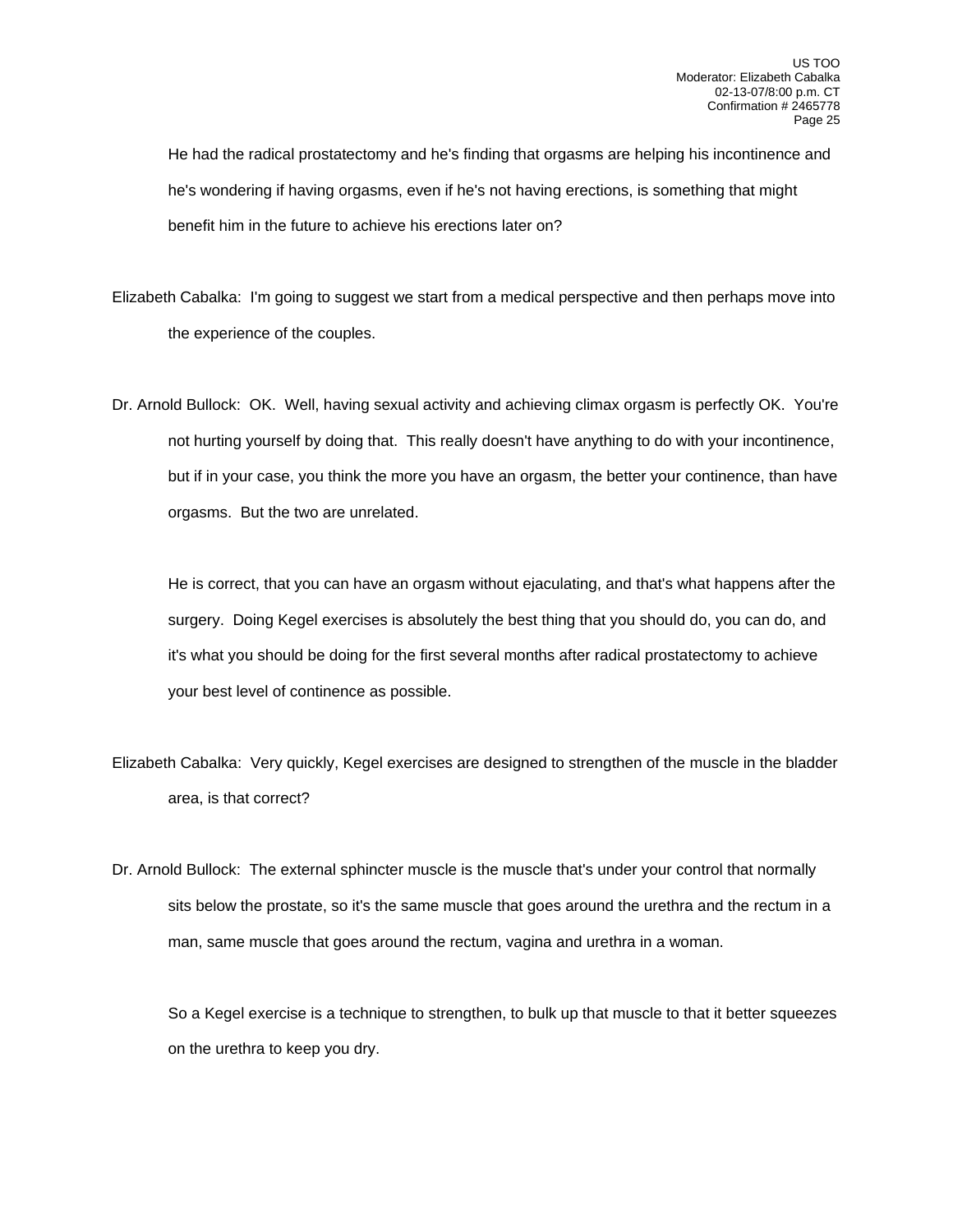- Elizabeth Cabalka: Excellent information. Thank you so much. Now Terri, it sounds like we have time for one or two more questions. What is our next question please?
- Terri: OK. Our next question is from Harold and I think this will go along with the libido -- the libido questions, and he has absolutely no sex drive whatsoever. How can he get that back and will he ever be in the mood again?
- Jerry Hardy: I'm sure he'll be back in the mood again unless there's a physical problem. Just going through treatment, going through just the trauma of having this disease is going to certainly lower it, but again, communication, talking with your spouse, and perhaps talking with your healthcare provider will certainly go a long way in restoring your libido.
- Jo Ann Hardy: And also I would like to add that sometimes what might be difficult to tell is a man that --if he's not having a libido because he can't get an erection is sort of like the chicken and the egg sort of thing, so that's really something you can sort out with your healthcare provider.

 If a man can't get an erection, he loses interest in sex, so I think that has to maybe be sorted out as well.

Elizabeth Cabalka: I also heard recently that fear and a lack of information can be an inhibitor to libido. Would you agree?

Dr. Arnold Bullock: There's a thing called performance anxiety and fear of failure and it can happen in patients with erectile dysfunction in general, that a man who is not confident that he can get an erection tends to avoid intimate relationships unless he and his wife have that level of communication.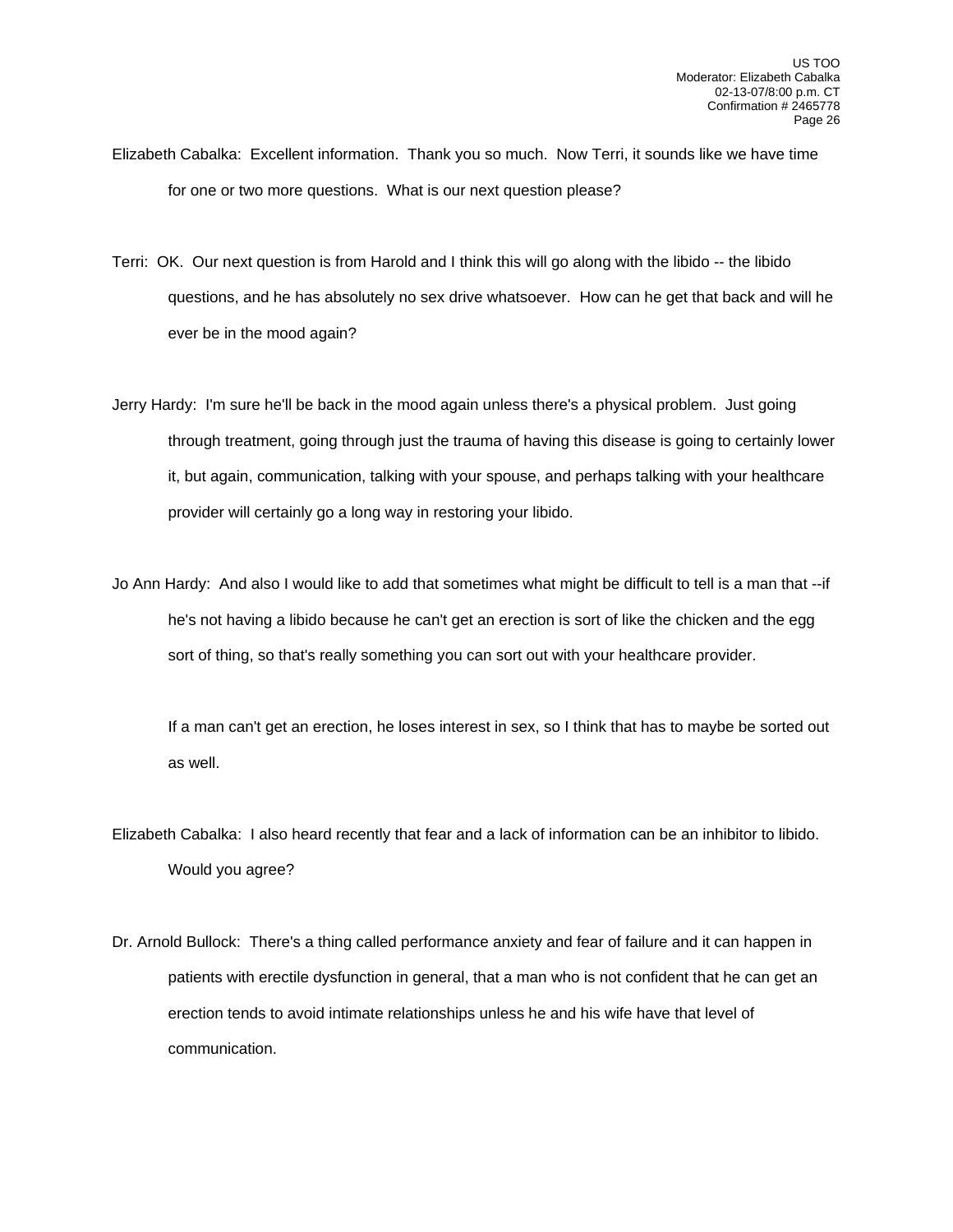If you have that level of communication with your partner, then she understands where you are and it's a mutual trial and error thing. It's a mutual let's learn, let's work through this together. It's not as if you're trying to keep a secret from your wife or you're only going to approach your wife when you're confident that things are working great.

 So yes, it's performance anxiety and fear of failure, these are definite causes or definitely associated with a low libido.

- Elizabeth Cabalka: I love the way you said, 'trial' and, you gently said, 'error', and I think perhaps part of that is redefining 'error'. It kind of goes back to Thomas Edison's thought after trying to illuminate a light bulb and only succeeding after 11,000 different ways of trying. They said to him, "Did you fail?" And he said, "No, I determined 11,000 ways not to light a light bulb."
- Dr. Arnold Bullock: That's right. And the fact of the matter is after a radical prostatectomy, it can take a year, a year and a half before the erections come back. The only way they come back is by keep trying.

 You want to either take these oral agents or use a vacuum pump or just stimulation on a regular basis, to try your best to maintain the blood flow through the penis and prevent fibrosis or scarring within these vascular chambers.

Elizabeth Cabalka: I'm so sorry to cut you off. I'm recognizing that we need to wrap up our call this evening. Thank you to everyone who submitted questions this evening and I'm sorry that we weren't able to get through more questions. Thank you also, Terri, for supporting this part of the program. It was most helpful.

 For additional information about prostate cancer related erectile dysfunction or for further information about some of the solutions discussed on today's call, please call Us TOO